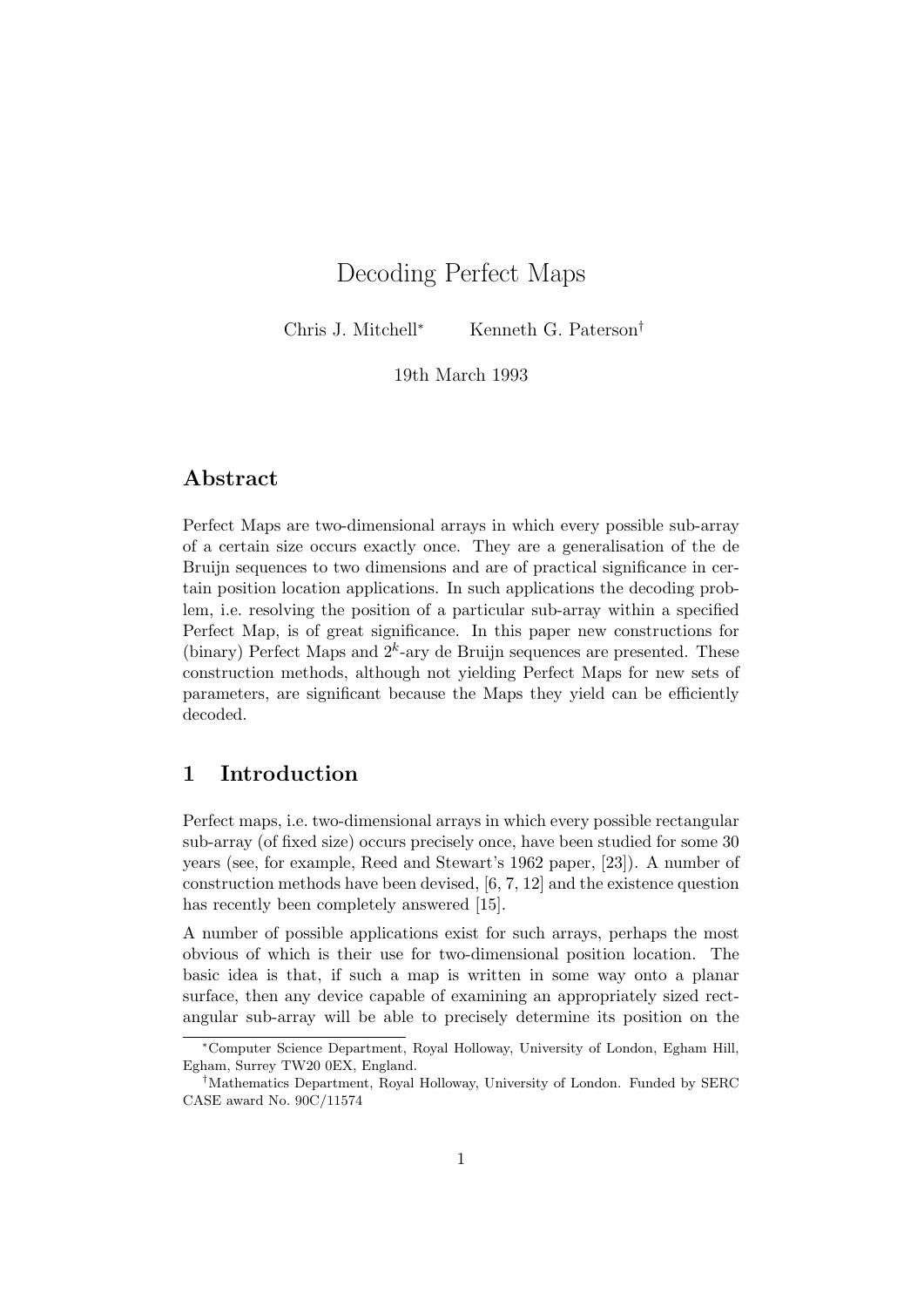surface. Brief mention is made of such an application by Reed and Stewart, [23], and a more detailed description of applications of this type can be found in Burns and Mitchell, [3]. Before proceeding also note that, in the one-dimensional case, similar position-detection applications have been suggested for de Bruijn and *m*-sequences by a number of authors (see, for example, Bondy and Murty, [2], Petriu et al., [17, 18, 19, 20, 21, 22] and Arazi, [1]).

It is worth pointing out that the position detection application does not require the 'extreme' property of Perfect Maps, namely that each sub-array occurs exactly once. The key requirement is that each sub-array occurs at most once. This logic has led some authors to apply the term Perfect Map in a rather looser way to a much larger class of arrays (see, for example, Reed and Stewart, [23]). Of particular importance in this context are the *pseudorandom arrays* (see, for example, Nomura et al., [14], MacWilliams and Sloane, [13] and Etzion, [6]) which have the property that each sub-array, apart from the all-zero sub-array, occurs exactly once. Other arrays with the property that each sub-array occurs at most once have been constructed by Dénes and Keedwell, [5] and Etzion, [6].

Although the existence problem for such arrays has been addressed by a number of authors, the problem of *decoding* these arrays has virtually been ignored (with the exception of a small amount of work on decoding de bruijn sequences), even though its solution is essential for the position location application. By a decoding algorithm we mean an algorithm for computing the position of a given sub-array within a Perfect Map. In any instance the 'brute force' method is available: we could store a complete look-up table of sub-arrays and their positions. However such a method rapidly becomes infeasible because of prohibitive memory requirements as the arrays increase in size. The only other results known to the authors on the array decoding problem are those of Lloyd and Burns, [11] who present a decoding technique for a certain special class of (binary) pseudorandom arrays.

This paper is concerned with the construction of a class of Perfect Maps for which a decoding algorithm exists which is significantly more efficient than 'brute force' decoding. Whilst constructions and possible applications exist for *c*-ary Perfect Maps with  $c > 2$ , where a *c*-ary array is one with its elements drawn from the set  $\{0, 1, \ldots, c-1\}$ , in this paper we are primarily concerned with the binary case, i.e. where each array contains only elements from the set  $\{0,1\}$ .

We start by giving a description of the method of construction of these arrays, which actually form a subset of the Perfect Maps of Etzion [6]. His constructions for Perfect Maps rely on ordering special sets of sequences and their shifts to form the columns of an array. We give an explicit description of these ordering and shifting processes in terms of  $2^k$ -ary de Bruijn sequences.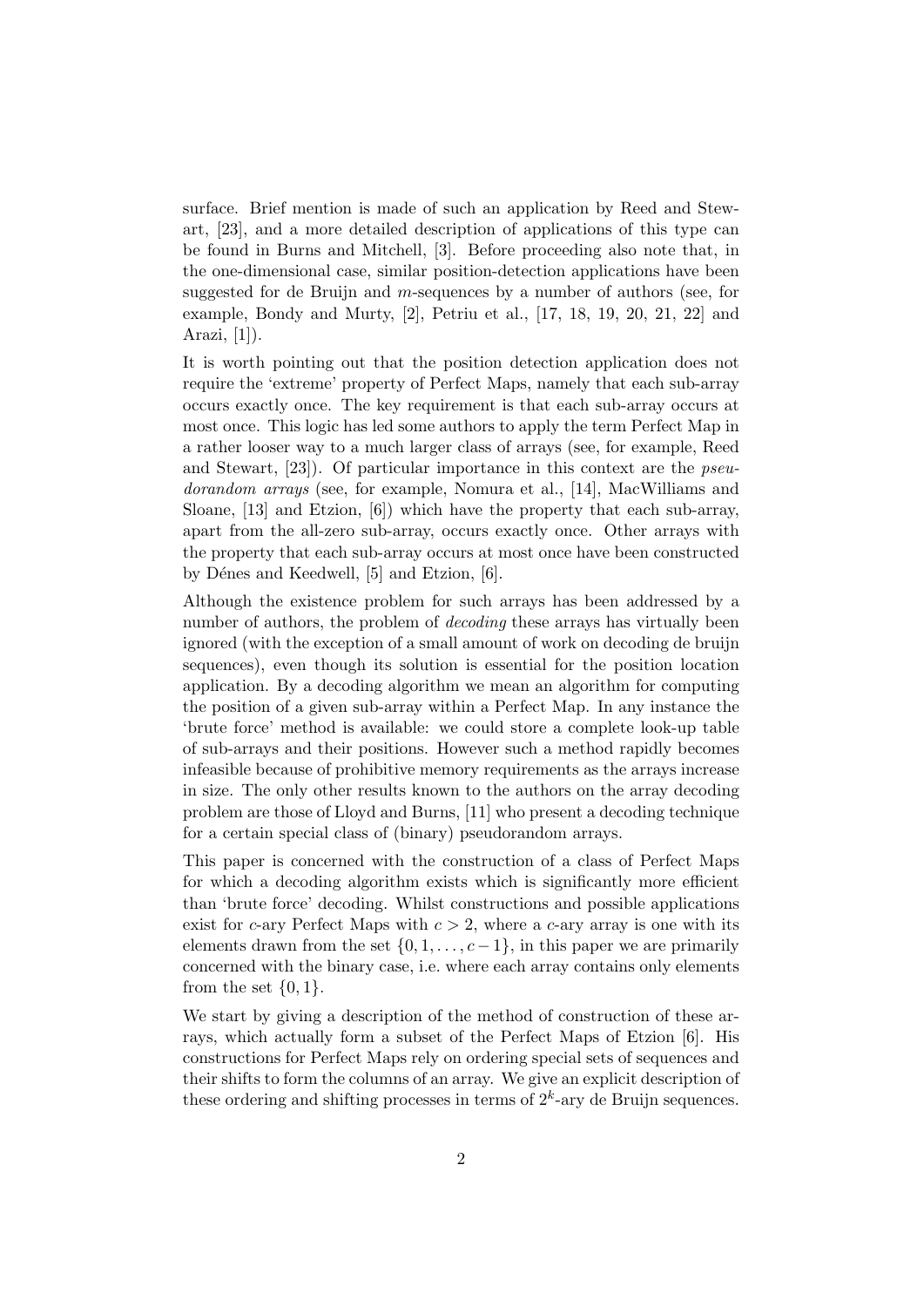Our description naturally leads to a decoding method which reduces the problem to the decoding of 2*<sup>k</sup>* -ary de Bruijn sequences and other related sequences. We next give new constructions for classes of such sequences which allow efficient decoding. More specifically, we present a decoding algorithm which reduces the decoding of one of these  $2^k$ -ary de Bruijn sequences to repeated decodings of a binary de Bruijn sequence of the same span. We then briefly consider some techniques for the decoding of binary de Bruijn sequences. We conclude by combining the decoding of our Perfect Maps and that of our sequences to produce an efficient Perfect Map decoding algorithm. We indicate the complexity of the proposed decoding technique and compare it with the 'brute force' approach. We first give the necessary definitions and briefly review the known results on Perfect Maps.

### **2 Formal definitions and notation**

In this paper we consider *c*-ary *m* by *n* integer arrays, which we write as

$$
A = (a_{ij}), (0 \le i \le m - 1, 0 \le j \le n - 1)
$$

where each entry  $a_{ij}$  satisfies  $0 \leq a_{ij} \leq c - 1$ .

If *A* is an *m* by *n c*-ary array, then we define its *u* by *v* sub-arrays to be the set of *c*-ary arrays

$$
A_{st} = (a_{ij}^{(st)}, 0 \le i \le u - 1, 0 \le j \le v - 1), \quad 0 \le s \le m - 1, 0 \le t \le n - 1
$$

defined by

$$
a_{ij}^{(st)} = a_{i+s,j+t}
$$

*a*

where  $i + s$  is computed modulo *m* and  $j + t$  is computed modulo *n*. Note that throughout this paper we consider arrays and sequences 'periodically', i.e. we treat them as if they are written onto the surface of a torus or a circle respectively.

Using the notation of Fan et al., [7], we can then define a (*m, n*; *u, v*)-*Perfect Map*, or simply a  $(m, n; u, v)$ -PM to be a *c*-ary *m* by *n* array  $(m \ge u, n \ge v)$ with the property that each possible *u* by *v c*-ary array occurs exactly once in the set of *u* by *v* sub-arrays  $\{A_{st}: 0 \le s \le m-1, 0 \le t \le n-1\}$ . Note that  $(1, n; 1, v)$ -PMs are simply the well-known de Bruijn sequences.

We immediately have the following result relating the parameters of a Perfect Map.

**Lemma 2.1** *If A is a c-ary*  $(m, n; u, v)$ -PM then

*(i)*  $m > u$  *or*  $m = u = 1$ ,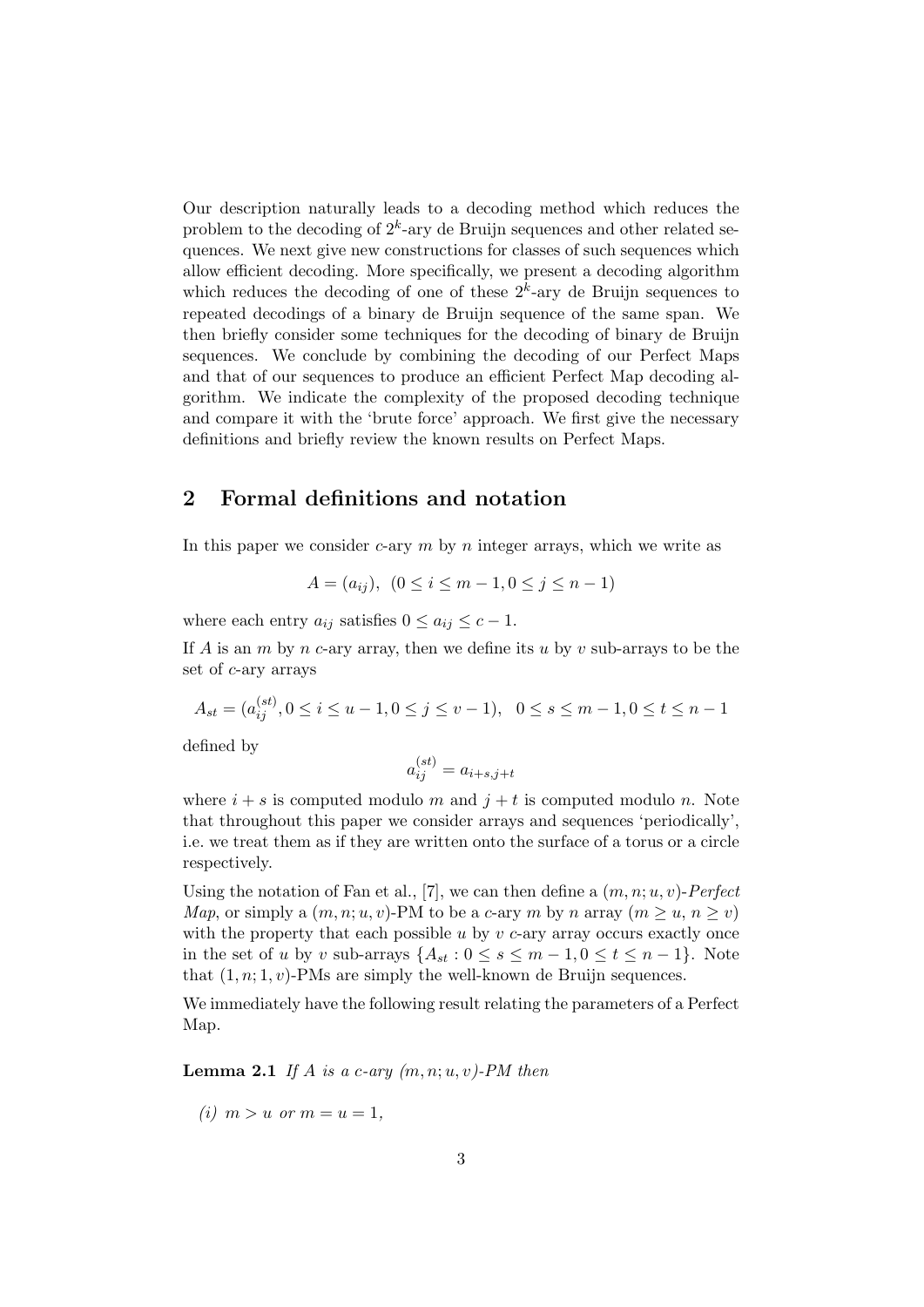*(ii)*  $n > v$  *or*  $n = v = 1$ *, and* 

 $(iii)$   $mn = c^{uv}$ .

**Proof** (i) is immediate on observing that if  $m = u$  then any  $m \times n$  array must contain the all-zero  $u \times v$  sub-array either not at all or at least  $u$  times. (ii) is similar and (iii) follows directly from the definition of perfect map.  $\Box$ 

As an immediate corollary we can deduce that, for the binary case (i.e.  $c = 2$ , we must have  $m = 2<sup>k</sup>$  and  $n = 2<sup>uv−k</sup>$  for some integer  $k$ .

It has recently been shown by Paterson [15], that, in the binary case, the necessary conditions of the previous lemma are in fact sufficient for the existence of Perfect Maps.

We conclude these remarks by briefly reviewing the one-dimensional analogue of Perfect Maps and Pseudorandom Arrays. As we have already observed, a  $(1, n; 1, v)$ -PM is simply a *de Bruijn sequence*. We then immediately have the following well-known result, [4, 9, 24].

**Theorem 2.2 (De Bruijn, Good, Rees)** *A c-ary span v de Bruijn sequence* (*i.e. a sequence of length*  $n = c^v$  *with entries from*  $\{0, 1, \ldots, c - 1\}$ *in which every distinct c-ary v-tuple occurs exactly once) exists for every c and*  $v (c > 2 and v > 1)$ .

In fact, the precise number of distinct de Bruijn sequences is also known. Many construction methods have been devised for de Bruijn sequences, see, for example, [8].

The one-dimensional analogue of a pseudorandom array is what we call a *pseudorandom sequence*, and is a *c*-ary sequence of length  $n = c^v - 1$  with the property that every *c*-ary *v*-tuple occurs, with the exception of the all-zero *v*-tuple. The following result is well-known (see, for example, [3]).

**Lemma 2.3** *There exists a (c−*1*)-to-one correspondence between the set of c-ary span v de Bruijn sequences and the set of c-ary span v pseudorandom sequences.*

Given a span *v* de Bruijn sequence, the corresponding pseudorandom sequence is derived by deleting one of the zeros from the unique *v*-tuple of zeros. Hence pseudorandom sequences exist for every choice of *c* and *v*. Note that we shall use the term *derived pseudorandom sequence* throughout to refer to the sequence obtained from a de Bruijn sequence by this zero deletion process.

We shall be mainly interested in  $2^k$ -ary de Bruijn and pseudorandom sequences; we often choose to represent the elements of such sequences by their binary expansions i.e. by binary *k*-tuples.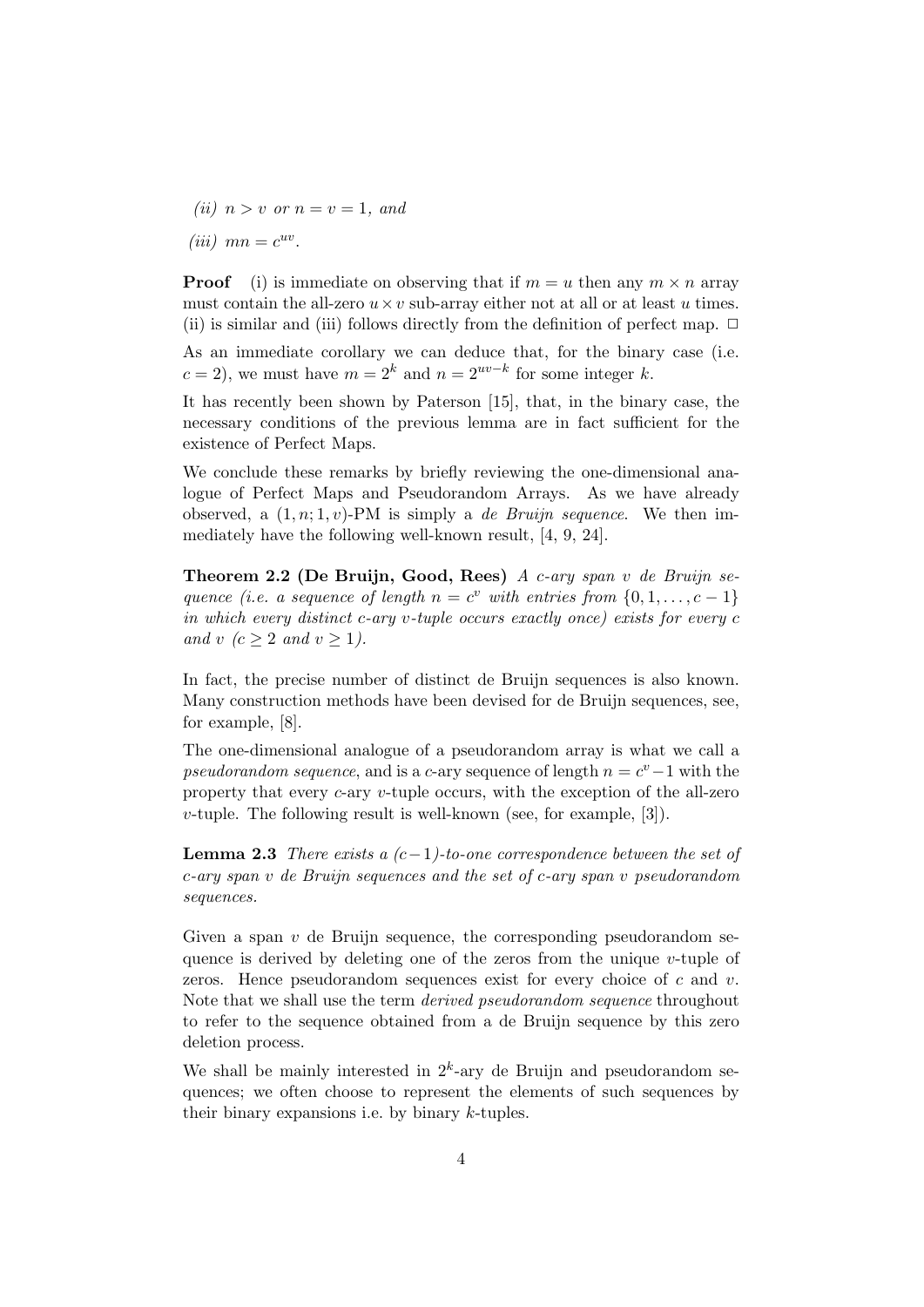### **3 A construction method for Perfect Maps**

Before describing the method of construction we require one additional piece of notation. Given a finite sequence  $C = (c_i)$ ,  $(0 \le i \le n-1)$ , and a nonnegative integer *k*, we define  $\mathbf{T}_k(C)$  to be the *cyclic shift* of *C* by *k* places. I.e. if we write  $(d_i) = \mathbf{T}_k(C)$  then

$$
d_{i+k} = c_i, \quad (0 \le i \le n-1)
$$

where  $i + k$  is calculated modulo *n*.

We also need to consider the existence of *Perfect Factors*, introduced by Etzion, [6]. A  $(u, k)$ -Perfect Factor consists of a collection of  $2^{u-k}$  binary sequences (*cycles*) of length 2*<sup>k</sup>* , with the property that every binary *u*-tuple occurs in a unique sequence in the collection. Note that a  $(u, u)$ -Perfect Factor is simply a binary, span *u* de Bruijn sequence. Etzion (Theorem 4 of [6]) established the following key result.

**Theorem 3.1** *If u and k are positive integers satisfying*

 $u < 2^k \leq 2^u$ 

*then there exists a (u, k)-Perfect Factor.*

We can now describe the construction method central to this paper.

**Construction 3.2** *Suppose u, v and k are positive integers satisfying*

 $u + 1 \leq 2^k \leq 2^u$ 

*and*

$$
uv \ge 2k + 1.
$$

*Suppose*  $C_0, C_1, \ldots C_{2^{u-k}-1}$  *are the*  $2^{u-k}$  *cycles of length*  $2^k$  *of a*  $(u, k)$ *-Perfect Factor (such a Perfect Factor exists by Theorem 3.1). Let (ri),*  $(0 \leq i < 2^{uv-k})$ , be  $2^{k(v-1)}$  repetitions of a  $2^{u-k}$ -ary span *v* de Bruijn se*quence (such sequences always exist by Theorem 2.2). Suppose also that (si),*  $(0 \leq i < 2^{uv-k})$ , is  $2^{v(u-k)}$  repetitions of a  $2^k$ -ary span  $v-1$  pseudorandom *sequence for which the first*  $v - 2$  *elements are all zeros, preceded by*  $2^{v(u-k)}$ *zeros (again such sequences always exist by Theorem 2.2 and Lemma 2.3). Finally, define the sequence*  $(w_i)$ ,  $(0 \leq i < 2^{uv-k})$  *by* 

$$
w_i = \sum_{j=0}^{i-1} s_j \bmod 2^k,
$$

*where*  $w_0 = 0$ *.* 

*Now define a*  $2^k \times 2^{uv-k}$  *array by letting it have column i*  $(0 \le i \le 2^{uv-k}-1)$ *be equal to*  $\mathbf{T}_{w_i}(C_{r_i})$ , *i.e. the ith column consists of the cycle*  $C_{r_i}$  *of the chosen Perfect Factor cyclically shifted by w<sup>i</sup> places.*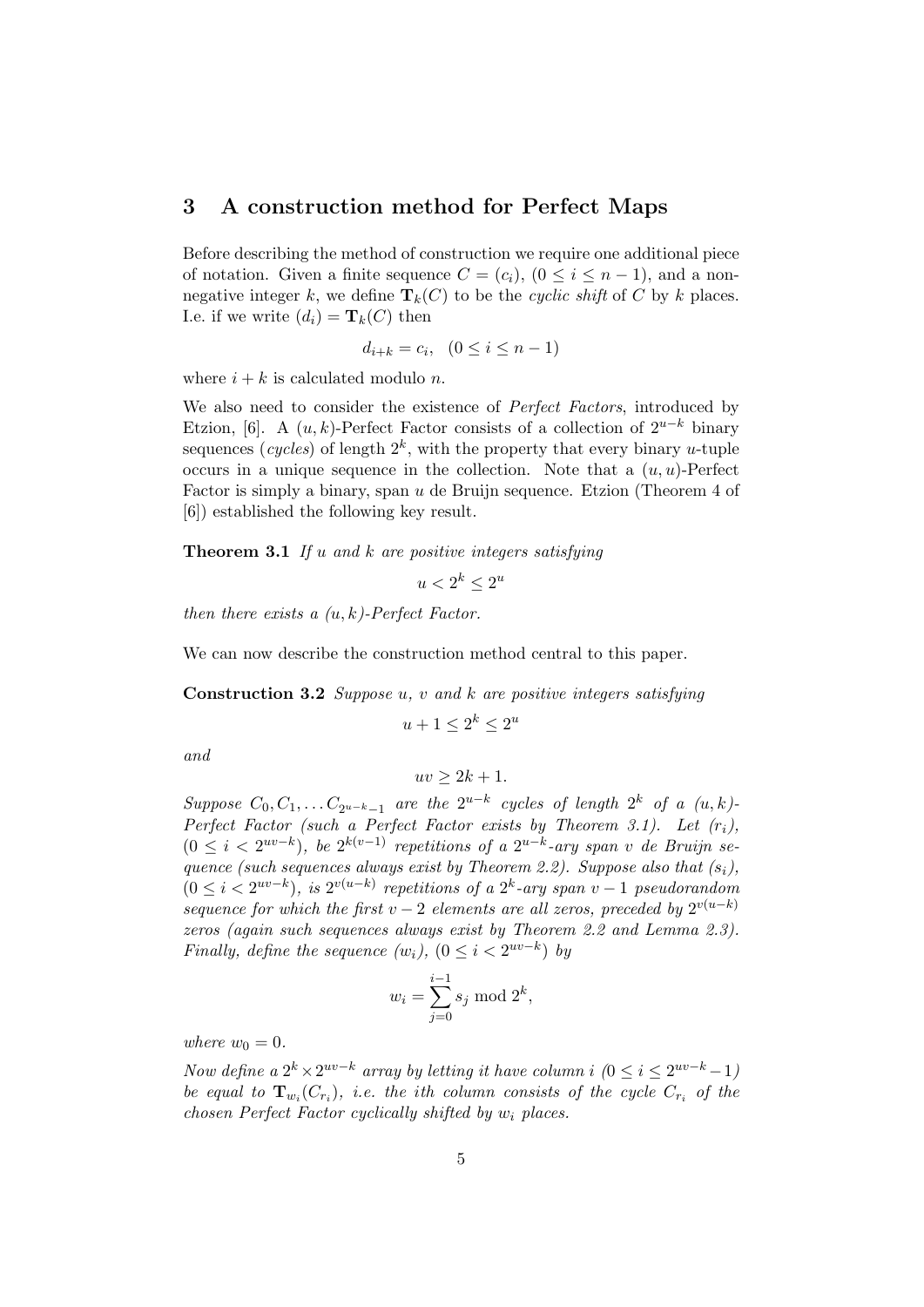Before proving that the above construction yields Perfect Maps, we need the following.

**Lemma 3.3** *The sequence (wi) defined in Construction 3.2 satisfies*

$$
w_{2^{uv-k}-1} + s_{2^{uv-k}-1} \equiv w_0 \equiv 0 \pmod{2^k}.
$$

**Proof** By definition

$$
w_{2^{uv-k}-1} \equiv \sum_{j=0}^{2^{uv-k}-2} s_j \pmod{2^k}.
$$

But  $(s_i)$  is nothing more than  $2^{v(u-k)}$  repetitions of a  $2^k$ -ary span  $v-1$ pseudorandom sequence (preceded by a collection of zeros). Hence

$$
\sum_{j=0}^{2^{uv-k}-2} s_j = 2^{v(u-k)}S - s_{2^{uv-k}-1}
$$

where  $S$  is the sum of the elements of such a pseudorandom sequence. It should be clear that a  $2^k$ -ary span  $v-1$  pseudorandom sequence contains each of the elements of the set  $\{0, 1, \ldots, 2^k - 1\}$  precisely  $2^{k(v-2)}$  times each and so

$$
S = 2^{k(v-2)}(1+2+\ldots+(2^k-1)) = 2^{kv-k-1}(2^k-1)
$$

and thus

$$
w_{2^{uv-k}-1} + s_{2^{uv-k}-1} \equiv 2^{v(u-k)} 2^{kv-k-1} (2^k - 1) \equiv 2^{uv-k-1} (2^k - 1) \pmod{2^k}.
$$

But  $uv - k - 1 \geq k$  by definition and the result follows.  $\Box$ 

**Theorem 3.4** *Suppose u, v and k are positive integers satisfying*

$$
u+1 \le 2^k \le 2^u
$$

*and*

$$
uv \ge 2k + 1.
$$

*Then a*  $2^k \times 2^{uv-k}$  *array A obtained using Construction 3.2 is a*  $(2^k, 2^{uv-k}; u, v)$ *PM.*

**Remark** Observe that the condition

$$
uv \ge 2k + 1
$$

is trivially satisfied given  $v > 1$  (except for the single case  $v = 2$  and  $u = k$ ).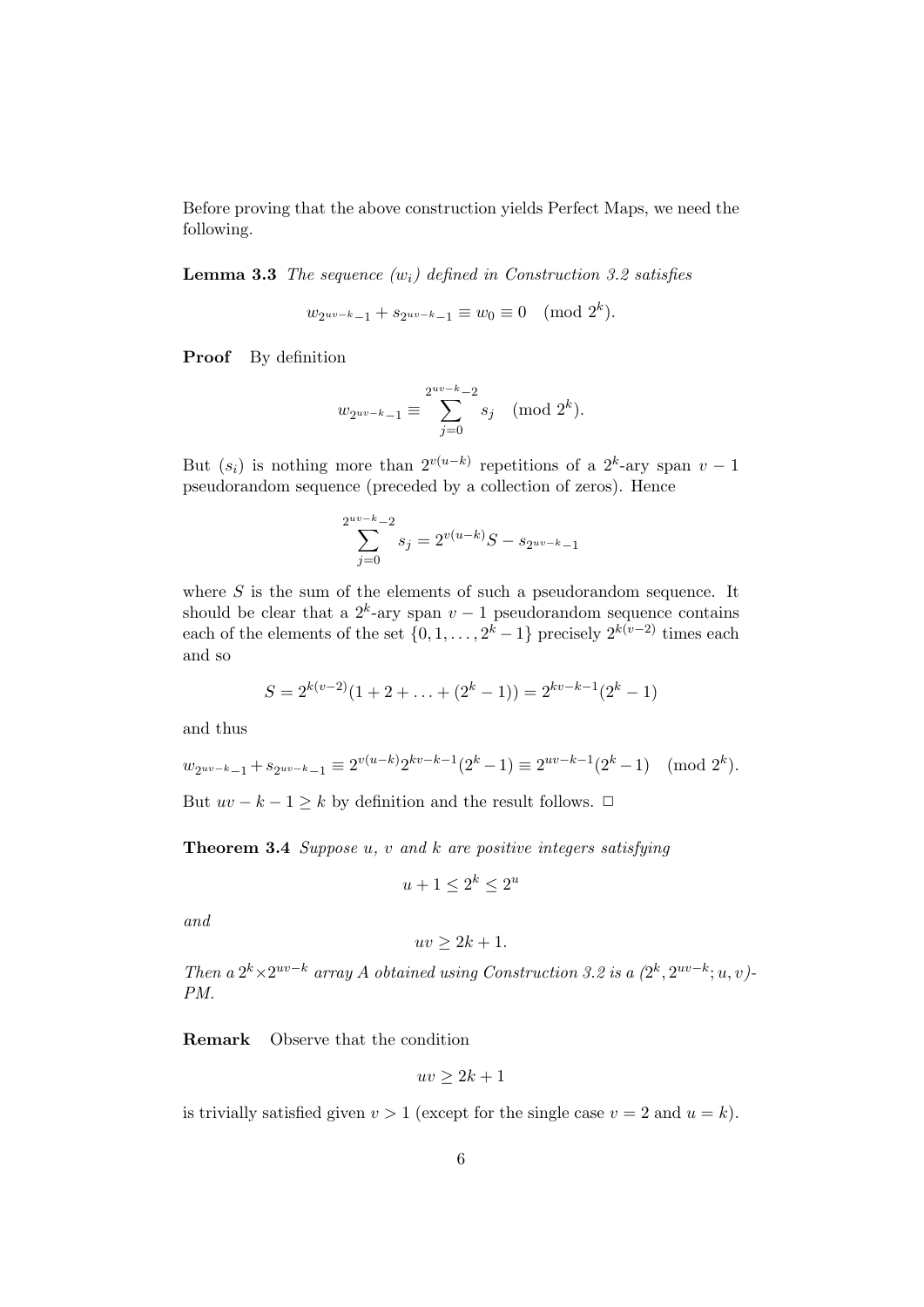**Proof** Suppose *D* is a  $u \times v$  binary array — we need to show that this array occurs somewhere within the  $2^k \times 2^{uv-k}$  array *A*. Consider the *v* columns  $\mathbf{d}_0, \mathbf{d}_1, \ldots, \mathbf{d}_{v-1}$  of *D*. Each of these columns is a *u*-tuple and hence each **d**<sub>*i*</sub> occurs within (a unique) one of the cycles  $C_0, C_1, \ldots C_{2^{u-k}-1}$  (since they form a  $(u, k)$ -Perfect Factor); suppose that  $\mathbf{d}_i$  occurs in  $C_{e_i}$   $(0 \leq i \leq v-1)$ . Moreover suppose that the first element of  $\mathbf{d}_i$  is located at element  $f_i$  of  $C_{e_i}$  $(0 \le f_i \le 2^k - 1, 0 \le i \le v - 1).$ 

Suppose we can find a set of *v* consecutive columns of *A* equal to

$$
\mathbf{T}_{g_0}(C_{e_0}), \mathbf{T}_{g_1}(C_{e_1}), \ldots, \mathbf{T}_{g_{v-1}}(C_{e_{v-1}})
$$

where  $g_0, g_1, \ldots, g_{v-1}$  is some sequence satisfying

$$
g_i - g_0 \equiv f_i - f_0 \pmod{2^k}, \ (1 \le i \le v - 1).
$$

Then it should be clear that these *v* columns will contain a copy of *D*. We conclude the proof of the theorem by exhibiting the existence of such a set of columns within *A*.

First note that, from the definition of Construction 3.2, the sequence  $(r_i)$ ,  $(0 \leq i < 2^{uv-k})$ , is  $2^{k(v-1)}$  repetitions of a  $2^{u-k}$ -ary span *v* de Bruijn sequence. Now, by definition of de Bruijn sequence, this means that each repetition of the de Bruijn sequence making up  $(r_i)$  will contain the *v*-tuple  $(e_0, e_1, \ldots, e_{v-1})$  exactly once. Hence, ignoring for the moment the shift values, the array *A* will contain the *v*-tuple of columns  $(C_{e_0}, C_{e_1}, \ldots, C_{e_{v-1}})$ exactly  $2^{k(v-1)}$  times at even intervals (of length  $2^{v(u-k)}$ ). Suppose the first occurrence of this *v*-tuple of columns is at column numbers *t, t*+1*, . . . , t*+*v−*1 (where *t* satisfies  $0 \le t < 2^{v(u-k)}$ ), and hence all subsequent appearances are at column numbers  $2^{v(u-k)}y + t$ ,  $2^{v(u-k)}y + t + 1, \ldots, 2^{v(u-k)}y + t + v - 1$  $(0 \leq y < 2^{k(v-1)})$ , and where column numbers are reduced modulo  $2^{uv-k}$  as necessary.

The shift values applied to each appearance of the *v*-tuple of columns  $(C_{e_0}, C_{e_1}, \ldots, C_{e_{v-1}})$ are determined by the sequence  $(w_i)$ ,  $(0 \leq i < 2^{uv-k})$ . We are thus interested in the values of

$$
w_{dy+t}, w_{dy+t+1}, \ldots, w_{dy+t+v-1}, \ (0 \le y < 2^{k(v-1)}),
$$

where  $d = 2^{v(u-k)}$ . More specifically, we are concerned with the values of

$$
w_{dy+t+1} - w_{dy+t}, \dots, w_{dy+t+v-1} - w_{dy+t}, \ (0 \le y < 2^{k(v-1)}),
$$

since we need to find such a tuple of values which equals

$$
f_1 - f_0, \ldots, f_{v-1} - f_0
$$

for some  $y \ (0 \leq y < 2^{k(v-1)})$ . But, by definition of  $(w_i)$ , the above tuples of values are equal to

$$
s_{dy+t}, s_{dy+t} + s_{dy+t+1}, \ldots, s_{dy+t} + s_{dy+t+1} + \cdots + s_{dy+t+v-2}
$$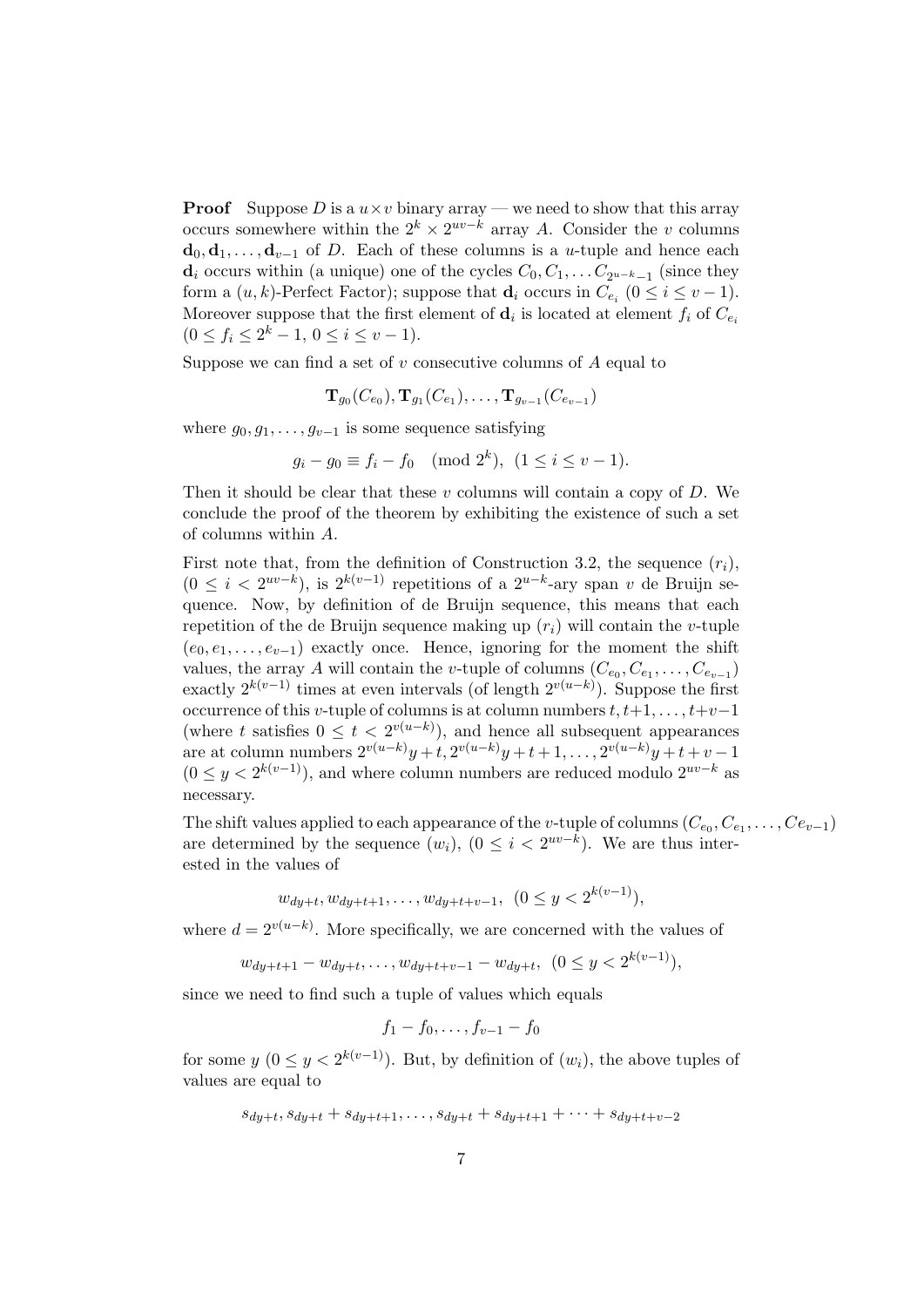for every  $y \ (0 \leq y < 2^{k(v-1)})$ . Note that this applies even when  $dy + t + j \geq 0$ 2<sup>*uv*−*k*</sub> since  $w_{2^{uv-k}-1} + s_{2^{uv-k}-1} \equiv 0 \pmod{2^k}$  by Lemma 3.3.</sup>

Next observe that  $(s_i)$  consists of *d* repetitions of a pseudorandom sequence of period  $2^{k(v-1)} - 1$  (preceded by *d* zeros), and, by definition, this pseudorandom sequence will contain every  $2^k$ -ary non-zero  $(v-1)$ -tuple of values precisely once. Now since  $2^{k(v-1)} - 1$  is co-prime to *d*, the tuples

*sdy*+*<sup>t</sup> , sdy*+*t*+1*, . . . , sdy*+*t*+*v−*<sup>2</sup>

will range through the entire set of (non-zero)  $2^k$ -ary  $(v-1)$ -tuples as *y*  $r$  ranges from 1 up to  $2^{k(v-1)} - 1$  (this remains true even when  $dy+t+j \geq 2^{uv-k}$ since we assumed that the first *v*<sup>−2</sup> elements of the pseudorandom sequence used to constitute  $(s_i)$  are all zeros). Hence the tuples

$$
s_{dy+t}, s_{dy+t} + s_{dy+t+1}, \ldots, s_{dy+t} + s_{dy+t+1} + \cdots + s_{dy+t+v-2}
$$

will also range through the entire set of (non-zero)  $2^k$ -ary  $(v-1)$ -tuples as *y* ranges from 1 up to  $2^{k(v-1)} - 1$ . Finally observe that, when  $y = 0$ , the tuple

$$
s_{dy+t}, s_{dy+t+1}, \ldots, s_{dy+t+v-2}
$$

will be identically zero (by definition — again noting that this holds since the first *v−*2 elements of the pseudorandom sequence are all zero) and hence the tuple

$$
s_t, s_t + s_{t+1}, \ldots, s_t + s_{t+1} + \cdots + s_{t+v-2}
$$

will also be identically zero.

Thus, as *y* ranges from 0 up to  $2^{k(v-1)} - 1$ , the  $(v-1)$ -tuples

$$
w_{dy+t+1} - w_{dy+t}, \ldots, w_{dy+t+v-1} - w_{dy+t}
$$

will range through every possible  $2^k$ -ary  $(v-1)$ -tuple. Hence there will exist precisely one such tuple which equals

$$
f_1 - f_0, \ldots, f_{v-1} - f_0.
$$

The result now follows.  $\Box$ 

**Example 3.5** *As an example of the above construction method, consider the case*  $u = 3$ ,  $v = 2$ ,  $k = 2$  *(and hence we construct a (4, 16; 3, 2)-PM). We first need a*  $(3,2)$ *-Perfect Factor — which will contain*  $2^{3-2} = 2$  *cycles of length*  $2^2 = 4$ *. The following is an example:* 

$$
C_0 = \left( \begin{array}{cccc} 0 & 0 & 0 & 1 \end{array} \right), \quad C_1 = \left( \begin{array}{cccc} 0 & 1 & 1 & 1 \end{array} \right).
$$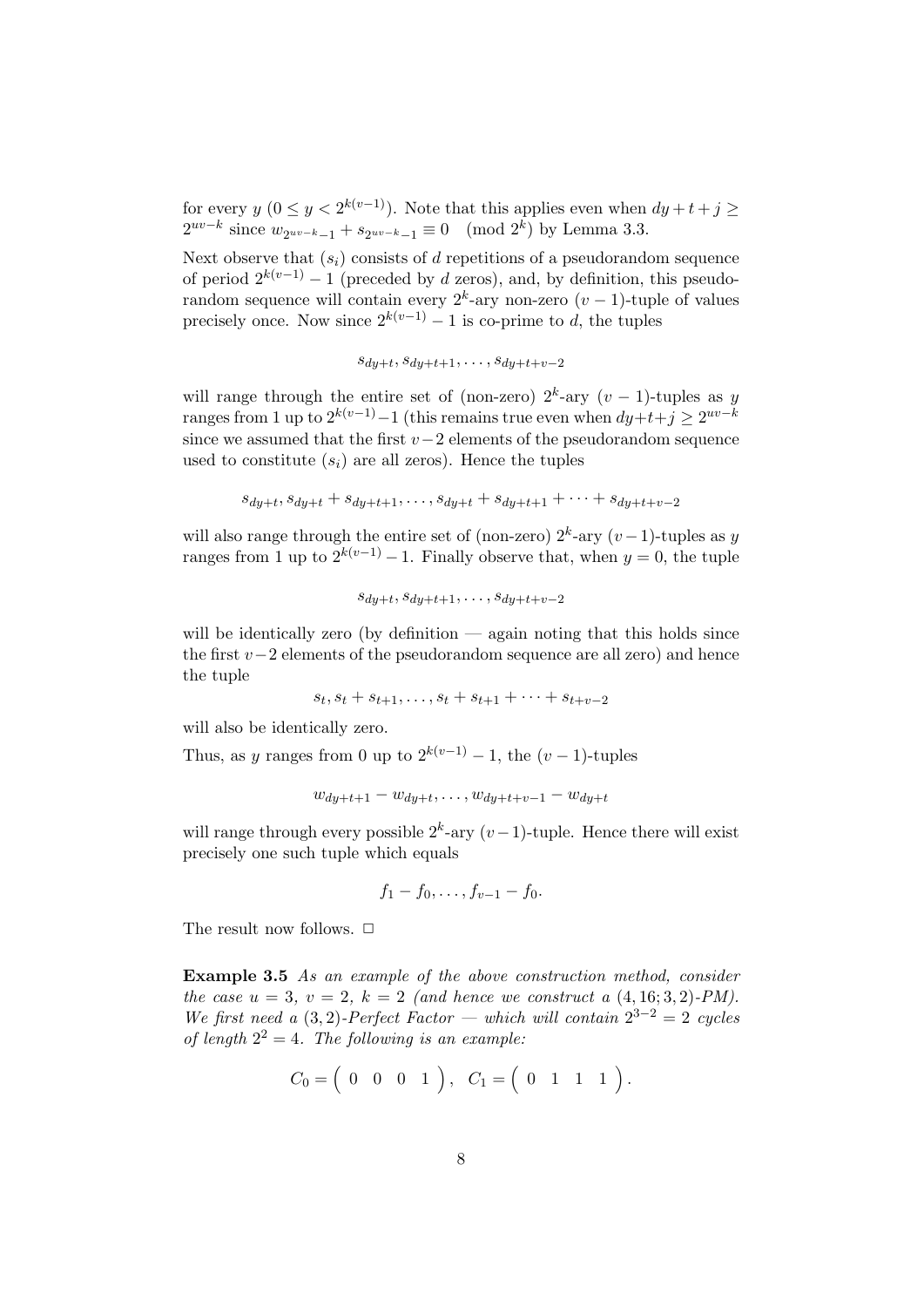*We also need a 2-ary span 2 de Bruijn sequence and a 4-ary span 1 pseudorandom sequence, examples of which are provided by*

$$
\left(\begin{array}{cccc}0&0&1&1\end{array}\right)
$$

*and*

$$
\left(\begin{array}{ccc}1&2&3\end{array}\right)
$$

*respectively. Hence*  $(r_i)$ , which consists of 4 repetitions of the de Bruijn *sequence is*

( 0 0 1 1 0 0 1 1 0 0 1 1 0 0 1 1 )

*and (si), consisting of 4 repetitions of the pseudorandom sequence preceded by 4 zeros is*

( 0 0 0 0 1 2 3 1 2 3 1 2 3 1 2 3 )

*and hence (wi) is*

$$
(0 \t 0 \t 0 \t 0 \t 0 \t 1 \t 3 \t 2 \t 3 \t 1 \t 0 \t 1 \t 3 \t 2 \t 3 \t 1).
$$

Using  $(r_i)$  and  $(w_i)$  as indicated in Construction 3.2 we arrive at the fol*lowing* (4*,* 16; 3*,* 2)*-PM:*

> $\sqrt{ }$  $\overline{\phantom{a}}$ 0 0 0 0 0 1 1 1 0 1 0 1 0 0 1 1 0 0 1 1 0 0 1 1 0 0 1 0 0 1 1 0 0 0 1 1 0 0 1 0 1 0 1 1 1 0 1 1 1 1 1 1 1 0 0 1 0 0 1 1 0 0 0 1  $\setminus$ *.*

Construction 3.2 above generalises Theorem 1 of Ma, [12], whose construction corresponds to the special case  $k = u$ . Construction 3.2 yields Perfect Maps for every parameter set satisfying the conditions of Theorem 3.4. These are exactly the conditions on the parameters imposed by Etzion in [6]; indeed our Perfect Maps are actually a subset of those produced by the method of Etzion. The main significance of the above construction is that it enables us to find means of decoding these arrays which are significantly more efficient than brute force techniques.

# **4 The decoding technique**

We now describe a decoding algorithm for the above class of Perfect Maps. Suppose *A* is a  $(2^k, 2^{uv-k}; u, v)$ -PM obtained from Construction 3.2. The decoding algorithm described here requires the use of decoding algorithms for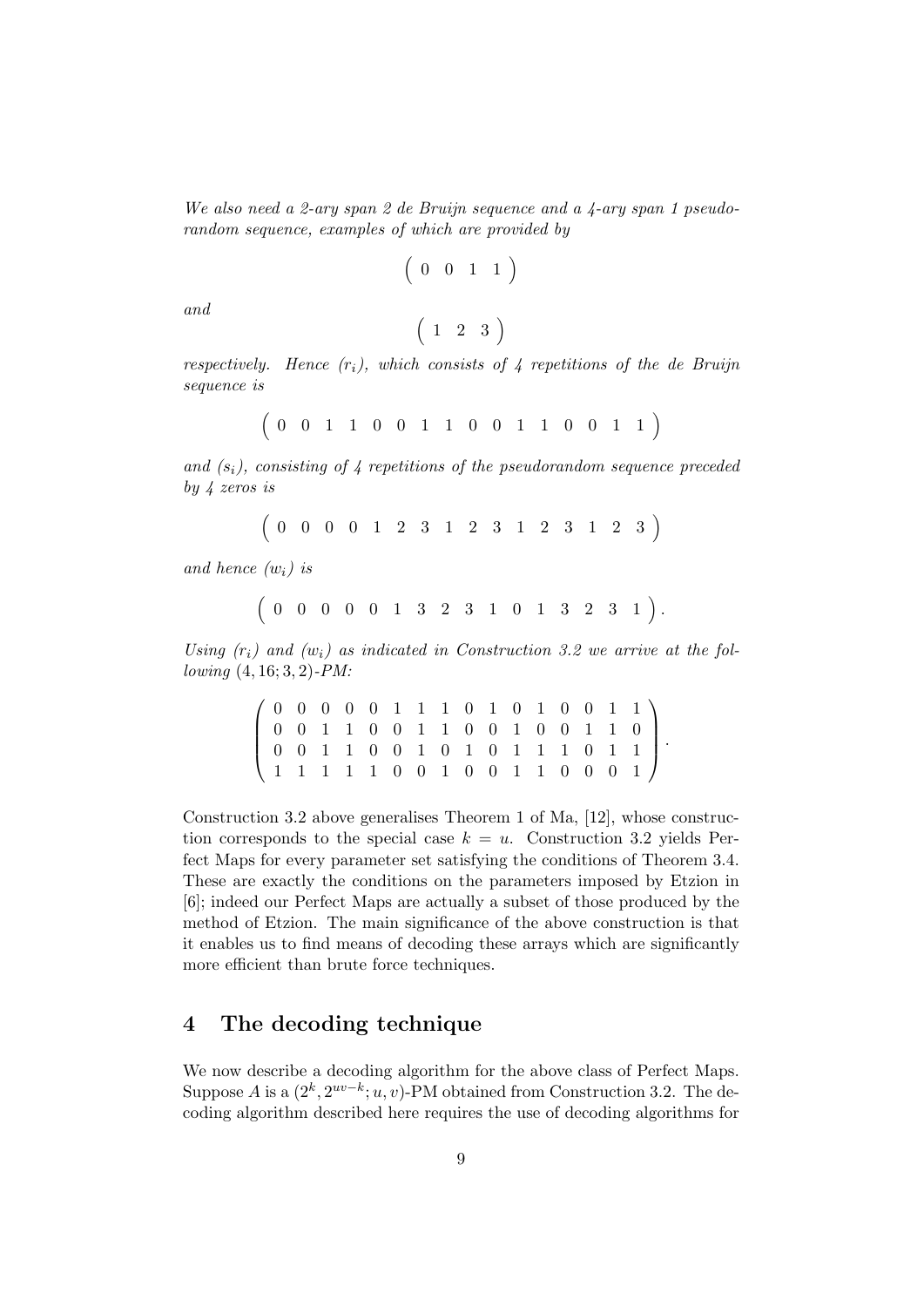the three combinatorial objects used to construct *A*; we start by defining the function of these algorithms—efficient implementations will be considered in subsequent sections.

Let  $C_0, C_1, \ldots, C_{2^{u-k}-1}$  be the  $(u, k)$ -Perfect Factor used to construct *A*. Now suppose that the function

$$
F_1: \{0,1\}^u \to \{0,1,\ldots,2^{u-k}-1\}
$$

maps a binary *u*-tuple onto the number of the cycle of the Perfect Factor which contains it, i.e., given a binary *u*-tuple **h**,  $F_1(\mathbf{h}) = i$  if and only if  $C_i$ contains **h**. The related function

$$
F_2: \{0,1\}^u \to \{0,1,\ldots,2^k-1\}
$$

indicates the position of a *u*-tuple within the cycle in which it is to be found. More formally, if the binary *u*-tuple **h** is located in a cycle

$$
(c_0,c_1,\ldots,c_{2^k-1})
$$

such that the first element of **h** corresponds to  $c_j$ , then  $F_2(\mathbf{h}) = j$ .

We define functions  $G$  and  $H_1$  to respectively be decoding algorithms for the 2 *u−k* -ary span *v* de Bruijn sequence and the 2*<sup>k</sup>* -ary span *v−*1 pseudorandom sequence used to construct *A*. Hence the function

$$
G: \{0, 1, \ldots, 2^{u-k} - 1\}^v \to \{0, 1, \ldots, 2^{(u-k)v} - 1\}
$$

is defined so that, given a 2*u−<sup>k</sup>* -ary *v*-tuple **a**, *G*(**a**) is equal to the position within the de Bruijn sequence at which **a** is to be found. Similarly, the function

$$
H_1: \{0, 1, \ldots, 2^k - 1\}^{v-1} \to \{0, 1, \ldots, 2^{k(v-1)} - 2\}
$$

is defined so that, given a  $2^k$ -ary  $(v-1)$ -tuple **b**,  $H_1(\mathbf{b})$  is equal to the position within the pseudorandom sequence at which **b** is to be found.

Finally we define the function

$$
H_2: \{0, 1, \ldots, 2^{k(v-1)} - 2\} \to \{0, 1, \ldots, 2^k - 1\}
$$

by

$$
H_2(j) = \begin{cases} 0 & \text{if } j = 0\\ \sum_{i=0}^{j-1} \alpha_j \bmod 2^k & \text{if } 1 \le j \le 2^{k(v-1)} - 2 \end{cases}
$$

where  $(\alpha_i)$ ,  $(0 \leq i \leq 2^{k(v-1)} - 2)$  is the 2<sup>k</sup>-ary span  $v-1$  pseudorandom sequence used in the construction of *A*.

We now describe how the functions  $F_1$ ,  $F_2$ ,  $G$ ,  $H_1$  and  $H_2$  can be used to decode *A*. Suppose *D* is a  $u \times v$  binary array with columns  $\mathbf{d}_0, \mathbf{d}_1, \ldots, \mathbf{d}_{v-1}$ . Then the following algorithm can be used to locate the position of *D* within *A*.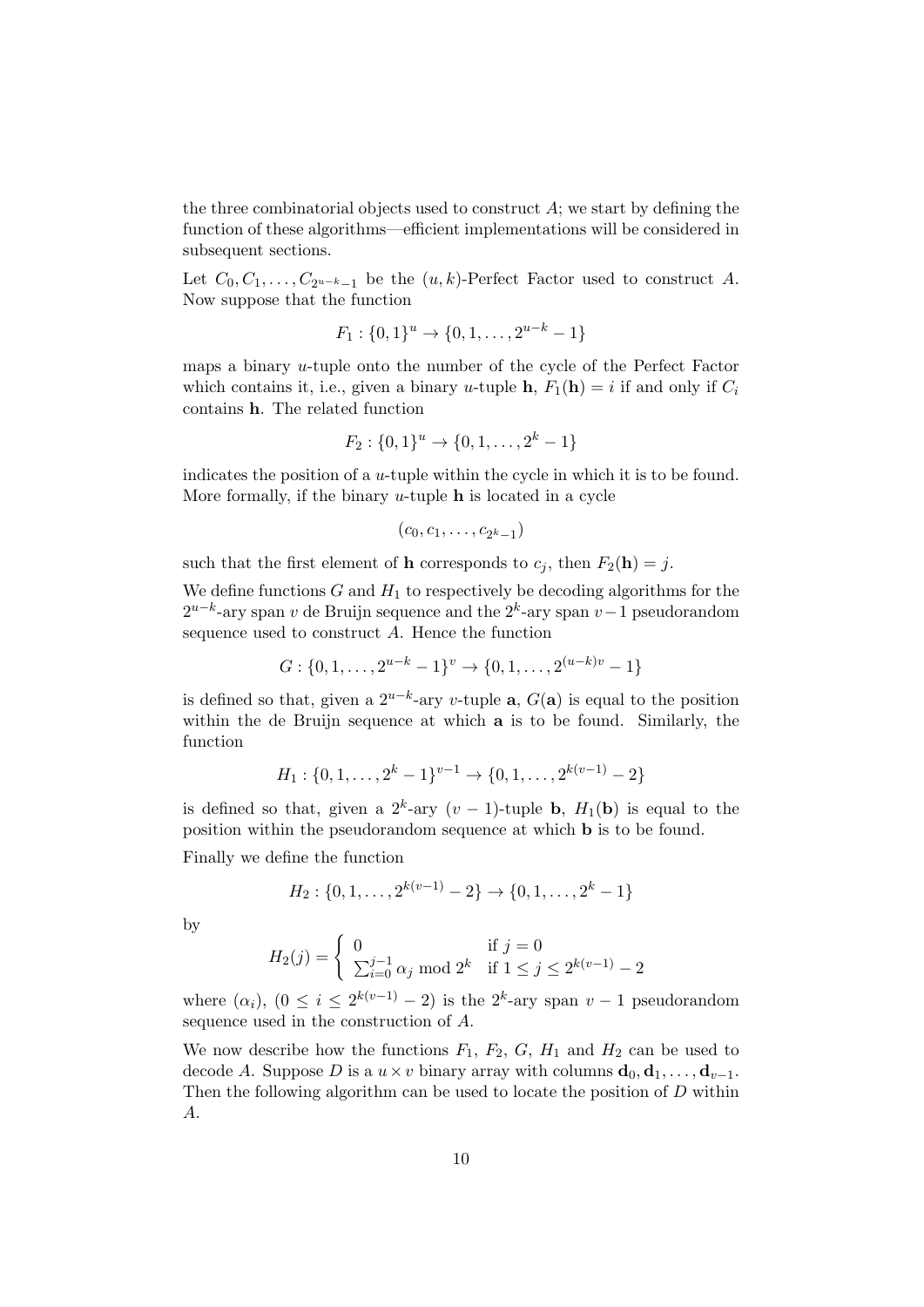**Algorithm 4.1** *The algorithm involves three main steps, as follows.*

*1. Let*

$$
g=G(F_1(\mathbf{d}_0), F_1(\mathbf{d}_1), \ldots, F_1(\mathbf{d}_{v-1}))
$$

*and*

$$
h = H_1(F_2(\mathbf{d}_0) - F_2(\mathbf{d}_1), F_2(\mathbf{d}_1) - F_2(\mathbf{d}_2), \dots, F_2(\mathbf{d}_{v-2}) - F_2(\mathbf{d}_{v-1}))
$$

*(unless*

$$
F_2(\mathbf{d}_1) - F_2(\mathbf{d}_0) = F_2(\mathbf{d}_2) - F_2(\mathbf{d}_1) = \cdots = F_2(\mathbf{d}_{v-1}) - F_2(\mathbf{d}_{v-2}) = 0
$$

*in which case set*  $h = -1$ *)*.

- $2(a)$ *. If*  $h = -1$  *then let*  $y = g$ *.*
- *2(b). If*  $h \geq 0$  *then, using the Euclidean Algorithm (or by any other means)*, *obtain the unique solution*  $y'$  (*in the range* 0 *to*  $2^{uv-k} - 2^{v(u-k)} - 1$ ) to *the simultaneous congruences:*

$$
y' \equiv g \pmod{2^{v(u-k)}},
$$
  

$$
y' \equiv h \pmod{2^{k(v-1)}-1};
$$

*finally let*  $y = y' + 2^{v(u-k)}$ .

*The value y will now be equal to the number of the column of A in which the first column of D appears.*

$$
3(a). \text{ If } h = -1 \text{ then let}
$$

$$
x=F_2(\mathbf{d}_0).
$$

*3(b). If*  $h \geq 0$  *then suppose*  $y' = \lambda(2^{k(v-1)} - 1) + h$ *. Then let* 

$$
x = \lambda 2^{kv - k - 1} (2^k - 1) + H_2(h) + F_2(\mathbf{d}_0) \bmod 2^k.
$$

*The value x will now be equal to the number of the row of A in which the first row of D appears. This completes the decoding process.*

**Proof of correctness** Suppose *X* and *Y* are the numbers of the row and column in *A* (respectively) in which the first row and first column of *D* appear.

1. It is elementary to verify that  $Y \equiv g \pmod{2^{\nu(u-k)}}$ . The interpretation of *h* is a little more complex. If  $h = -1$  then the first column of *D* lies in one of columns  $0, 1, \ldots, 2^{v(u-k)} - 1$  of *A*. If  $h \geq 0$ , then we know that the first column of *D* lies in one of columns  $2^{v(u-k)}$ ,  $2^{v(u-k)}$  + 1,...,  $2^{uv-k} - 1$  of *A* and that, if we let  $Y' = Y - 2^{v(u-k)}$ , then  $Y' \equiv h$  $\pmod{2^{k(v-1)}-1}$ .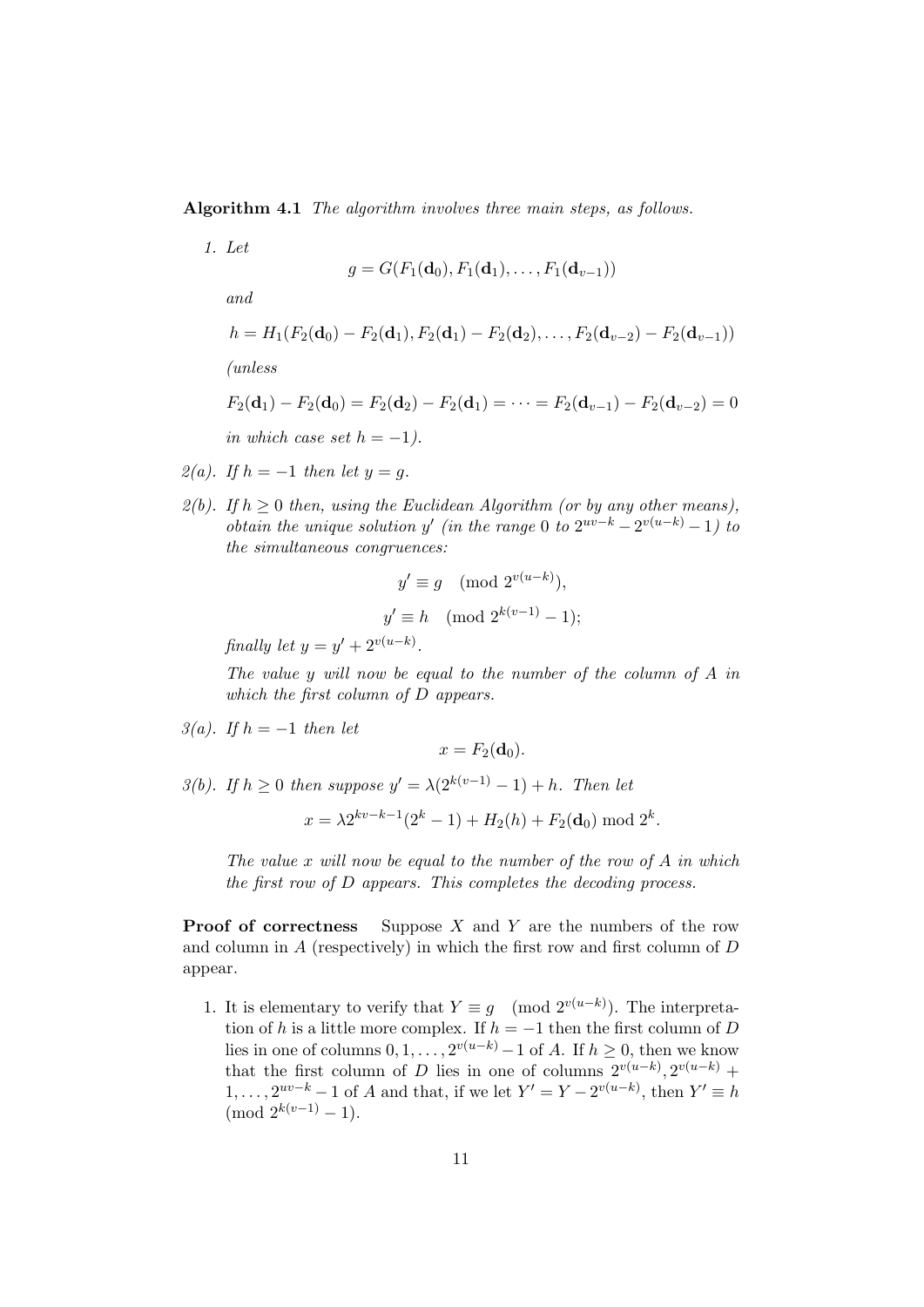- 2(a). The reason for this step should be clear from the discussion under (1) above.
- 2(b). Since  $Y \equiv g \pmod{2^{v(u-k)}}$  it immediately follows that we also have  $Y' \equiv g \pmod{2^{v(u-k)}}$ . Hence the algorithm correctly solves for *Y* and hence for *Y* .
- 3(a). In this case it should be clear that the column of *A* containing the first column of *D* will be an unshifted version of the cycle from the Perfect Factor, and hence  $X = F_2(\mathbf{d}_0)$ .
- $3(b)$ . The value of  $\lambda$  indicates the number of times a complete copy of the pseudorandom sequence has been added to the shift value applied to the column of *A* containing the first column of *D*. The value of *h* indicates the number of extra elements of the pseudorandom sequence also added to this shift value. Hence

$$
X = \lambda S + H_2(h) + F_2(\mathbf{d}_0) \bmod 2^k,
$$

where *S* represents the sum of the elements in the pseudorandom sequence. But, as in the proof of Lemma 3.3,

$$
S = 2^{kv - k - 1}(2^k - 1)
$$

and hence  $x = X$ .  $\Box$ 

**Example 4.2** *As an example of this decoding method we reconsider the* 4 *×* 16 *array constructed in Example 3.5. Suppose*

$$
D = \left(\begin{array}{cc} 1 & 0 \\ 1 & 0 \\ 1 & 0 \end{array}\right).
$$

*Then we have*

$$
\mathbf{d}_0 = \left(\begin{array}{ccc} 1 & 1 & 1 \end{array}\right), \ \mathbf{d}_1 = \left(\begin{array}{ccc} 0 & 0 & 0 \end{array}\right).
$$

*Now*  $F_1(\mathbf{d}_0) = F_1(111) = 1$  *and*  $F_1(\mathbf{d}_1) = F_1(000) = 0$ *. Hence*  $g = G(10) =$ 3*. Similarly,*  $F_2(\mathbf{d}_0) = F_2(111) = 1$  and  $F_2(\mathbf{d}_1) = F_2(000) = 0$ , and hence  $h = H_1(1-0) = H_1(1) = 0$ *. We therefore have* 

$$
y' \equiv 3 \pmod{4}
$$

*and*

$$
y' \equiv 0 \pmod{3},
$$

*and hence*  $y' = 3$ *. This gives*  $y = y' + 4 = 7$ *.* 

*To compute x observe that*  $y' = 3 = 1 \times 3 + 0$ *, i.e.*  $\lambda = 1$ *. In addition observe that*  $H_2(h) = H_2(0) = 0$ *. Hence* 

$$
x = \lambda 2^{kv - k - 1} (2^k - 1) + H_2(h) + F_2(\mathbf{d}_0) = 1 \times 2 \times 3 + 0 + 1 = 3 \text{ mod } 4.
$$

*Hence the top left hand corner of D is to be found in column 7, row 3 of A.*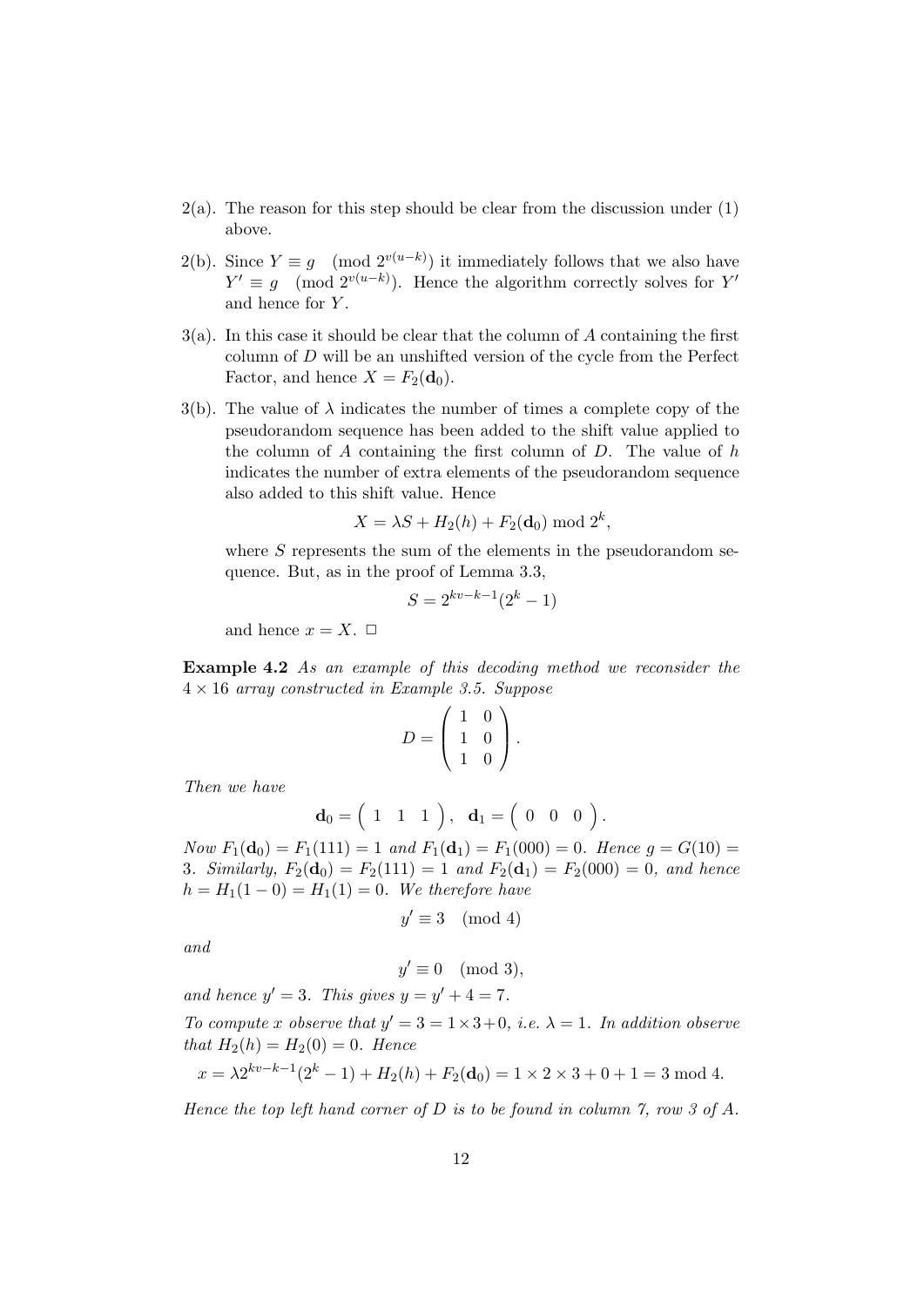# 5 Construction and decoding of  $2^k$ -ary de Bruijn **sequences**

In this section we present a new construction which builds a  $2^k$ -ary span *v* sequence from many copies of a binary span *v* sequence in a well defined way. The technique allows us to specify a decoding algorithm which reduces the decoding of a  $2^k$ -ary sequence to  $k$  decodings of the binary sequence. The constructions and algorithms given here can easily be generalised to sequences over alphabets of arbitrary size, but we omit the details. We also briefly consider the decoding problem for binary de Bruijn sequences.

**Construction 5.1** *Let*  $b_1$ *,*  $b_2$  *and v be positive integers. Let*  $S^1 = (s_i^1)$  *be a*  $2^{b_1}$ *-ary span v de Bruijn sequence and let*  $S^2 = (s_i^2)$  *be a*  $2^{b_2}$ *-ary span v de Bruijn sequence. Suppose that both sequences begin with v zeros.* Let  $(S^2)'$ *denote the pseudorandom sequence derived from S* 2 *.*

Construct a binary array  $A$  with  $b_1+b_2$  rows and  $2^{(b_1+b_2)v}$  columns as follows: *the first*  $b_1$  *rows of A consist of the binary representations of*  $2^{b_2v}$  *copies of S* 1 *, and the last b*<sup>2</sup> *rows of A consists of the binary representation of a run* of  $2^{b_1v}$  zeros followed by  $2^{b_1v}$  copies of  $(S^2)'$ .

**Theorem 5.2** *Given positive integers*  $b_1$ ,  $b_2$  *and*  $v$ , *let*  $A$  *be an array obtained from sequences*  $S^1$ ,  $S^2$  *using Construction 5.1. Let*  $S = (s_i)$  *be the*  $2^{b_1+b_2}$ -ary sequence where  $s_i$  has a binary representation with least signifi*cant bit the first entry in the ith column of A, second least significant bit the second entry in the ith column of A, and so on. Then*  $S$  *is a*  $2^{b_1+b_2}$ -*ary span v de Bruijn sequence beginning with v zeros.*

**Note** Because of the ordering of bits specified in the Theorem, the  $b_1$  least significant bits of the binary representations of the terms of (*S*) are derived solely from the terms of sequence  $S^1$ . Likewise the  $b_2$  most significant bits of the binary representations of the terms of (*S*) are derived solely from the terms of sequence *S* 1 .

**Proof** Given an arbitrary  $2^{b_1+b_2}$ -ary *v*-tuple, we need to find an *i* such that the *v*-tuple occurs in positions  $i, i + 1, \ldots, i + v - 1$  of the sequence derived from *A*. Equivalently, given an arbitrary binary  $(b_1 + b_2) \times v$  matrix *B*, we must find an *i* such that *B* occurs as the submatrix of *A* occupying  $\text{columns } i, i+1, \ldots, i+v-1.$ 

We write  $B =$ ( *C D*  $\setminus$ where *C* is an  $b_1 \times v$  array and *D* is an  $b_2 \times v$  array. Since  $S^1$  is a de Bruijn sequence,  $S^1$  contains a *v*-tuple corresponding to C in some positions  $x, x + 1, \ldots, x + v - 1$  with  $0 ≤ x ≤ 2^{b_1v} - 1$ . We consider two cases.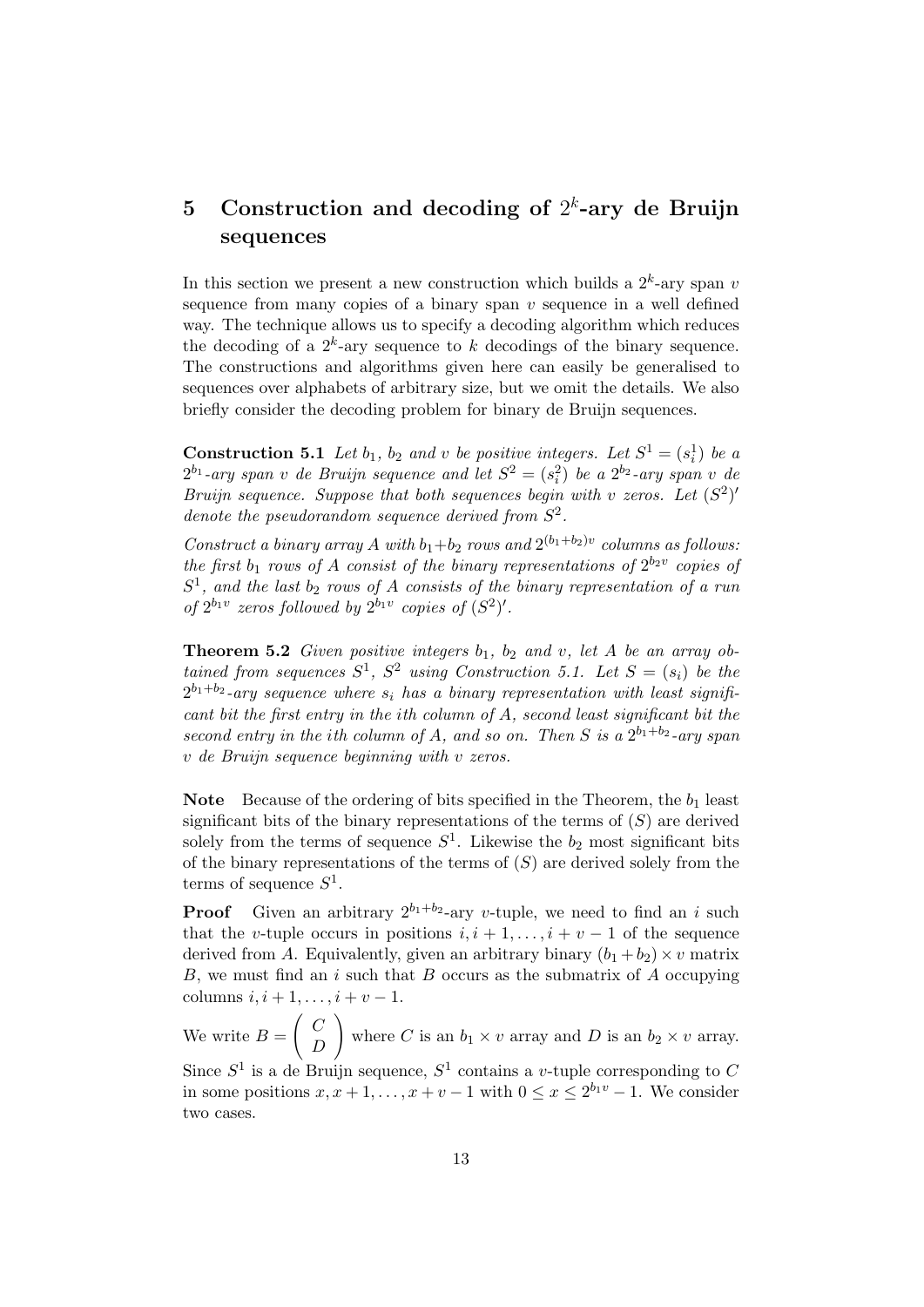When *D* is the all-zero matrix, *B* will occur beginning at position *x* in *A* since the first  $2^{b_1v}$  columns of *A* are formed from one copy of the de Bruijn sequence  $S^1$  and a run of  $2^{b_1v}$  zeros, and since  $(S^2)'$  begins with  $v-1$  zeros.

Suppose now that *D* is not identically zero. Then the sequence  $(S^2)'$  contains a *v*-tuple corresponding to *D* in some positions  $y, y + 1, \ldots, y + v - 1$ , with  $0 \leq y \leq 2^{b_2 v} - 2$ . By the Chinese Remainder Theorem we can solve the system

$$
i \equiv x \pmod{2^{b_1 v}}
$$
  

$$
i \equiv y \pmod{2^{b_2 v} - 1}
$$

uniquely for *i* with  $0 \leq i < 2^{b_1 v} (2^{b_2 v} - 1)$ . Finally we deduce from the construction of *A* that *B* occurs beginning in column  $i + 2^{b_1v}$  of *A*.  $\Box$ 

**Example 5.3** *As an example of the above construction method, consider the case*  $b_1 = b_2 = 1$  *and*  $v = 2$ *. Let* 

$$
S^1 = S^2 = \left( \begin{array}{cccc} 0 & 0 & 1 & 1 \end{array} \right)
$$

*and then*

$$
(S^2)' = \left( \begin{array}{cc} 0 & 1 & 1 \end{array} \right).
$$

*Construction 5.1 now gives*

$$
A = \left(\begin{array}{cccccccccc} 0 & 0 & 1 & 1 & 0 & 0 & 1 & 1 & 0 & 0 & 1 & 1 & 0 & 0 & 1 & 1 \\ 0 & 0 & 0 & 0 & 0 & 1 & 1 & 0 & 1 & 1 & 0 & 1 & 1 & 0 & 1 & 1 \end{array}\right)
$$

and we obtain the following  $\lambda$ -ary span 2 de Bruijn sequence:

( 0 0 1 1 0 2 3 1 2 2 1 3 2 0 3 3 ) *.*

It is clear how Construction 5.1 can be used repeatedly to generate a  $2^k$ ary de Bruijn sequence from binary sequences of the same span. There are many ways to combine intermediate sequences to produce a final sequence; we introduce a family of binary trees to describe the possibilities.

Let *k* be a positive integer and define a set of binary trees  $T_k$  as follows. The highest vertex of each tree *T* is labelled *k*, and the two vertices directly below a vertex labelled *t* have labels that are positive integers summing to *t*. The lowest vertices of each tree *T* (called the leaves) all have labels equal to 1. We shall distinguish between the left and right subtrees at a vertex of *T*. We next define a tree traversing algorithm applicable to the trees in  $T_k$ which indicates how Construction 5.1 is used on intermediate sequences to form a final 2*<sup>k</sup>* -ary de Bruijn sequence.

Inputs to the algorithm are: a tree  $T$  in  $T_k$  and a span  $v$  binary de Bruijn sequence *S*. In traversing the tree, we store a sequence at each vertex and the algorithm terminates with a  $2^k$ -ary span  $v$  de Bruijn sequence stored at the vertex labelled *k*.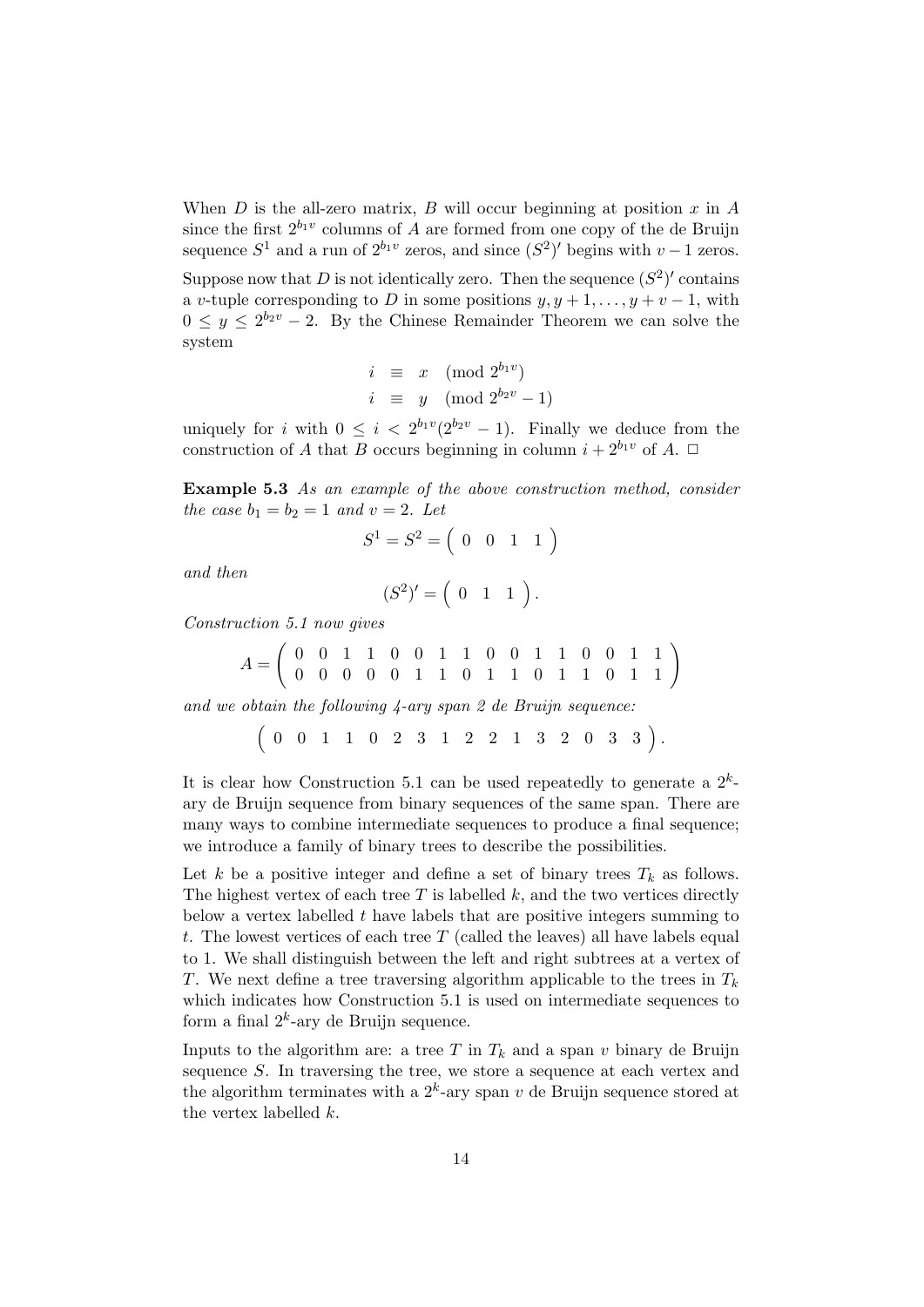#### **Algorithm 5.4** *(Sequence Generation)*

*store the sequence S at each vertex of T labelled with a 1; set current vertex to be that with label k; repeat while (there is no sequence stored at the vertex labelled k)*

*if (both vertices below current vertex contain sequences) then*

*join the two sequences using Construction 5.1 with sequence S* 1 *equal to the sequence at the head of the left subtree and sequence S* 2 *equal to the sequence at the head of the right; if (current vertex does not have label k)*

*move up the tree to the next higher vertex;*

*else*

*go down leftmost subtree whose head vertex does not already contain a sequence;*

Note that the left-right ordering of branches in a particular tree is of importance in determining the final sequence obtained with the algorithm. The set of trees  $T_k$  together with the above algorithm then defines the set of possible repeated applications of Construction 5.1 to produce a 2*<sup>k</sup>* -ary sequence from the sequence *S*.

We do not discuss here the best choice of tree leading to the fastest or most memory efficient production of sequences; rather we next concentrate on how the trees in  $T_k$  can be used to define a decoding algorithm for  $2^k$  ary sequences. Below we give a recursive algorithm having inputs a tree  $T$  in  $T_k$ , a span *v* binary de Bruijn sequence *S* and a 2*<sup>k</sup>* -ary *v*-tuple which we represent as a  $k \times v$  binary matrix, Z, having rows  $z_1, \ldots, z_k$ . Our algorithm computes the position of *Z* in the sequence obtained using tree *T* and sequence *S* in Algorithm 5.4. In traversing the tree *T*, we store intermediate positions at the vertices — the algorithm terminates on returning the position  $x$  of  $Z$ . A secondary algorithm is invoked to decode the binary *v*-tuples  $z_i$  in  $S$ thus decoding the  $2^k$ -ary sequence is reduced to  $k$  decodings of a binary sequence. We briefly discuss below some possible secondary algorithms.

#### **Algorithm 5.5** *(Sequence Decoding)*

*set current vertex to be that with label k;*  $set i = 1;$ *x* =*decode(current vertex); procedure decode(current vertex)*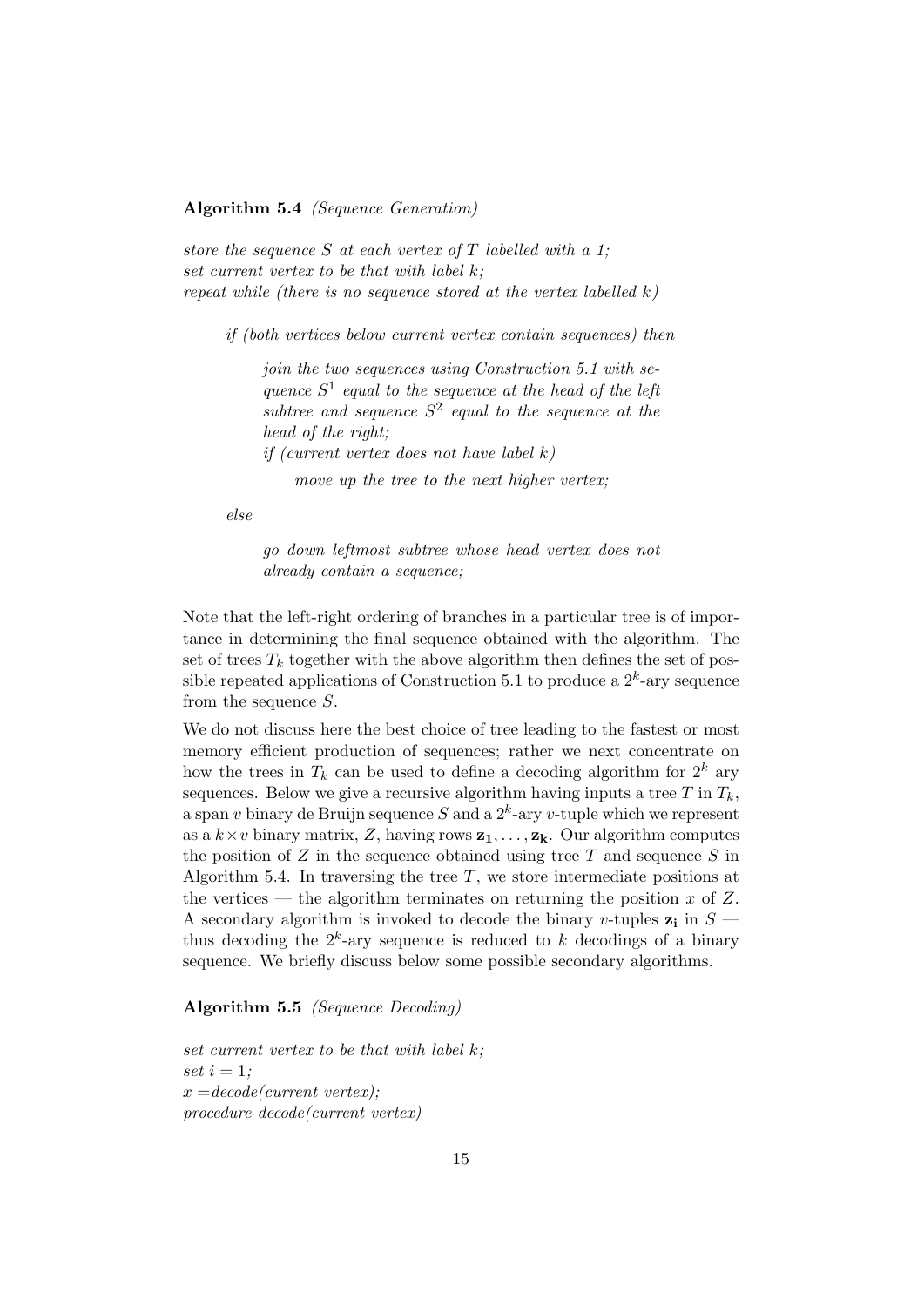#### *if (current vertex label is 1) then*

*let x be the decoding of the binary v-tuple* **z<sup>i</sup>** *in S obtained using a secondary algorithm; increment i; return (x);*

*else*

*let b<sup>l</sup> , b<sup>r</sup> denote the labels of left and right vertices below current vertex respectively; let*  $x_l = decode(left \ vertex);$ *let*  $x_r = decode(right vertex)$ ; *if*  $(x_r = 0)$  *then* 

 $return(x<sub>l</sub>)$ ;

*else*

*using the Euclidean Algorithm solve the system*

```
x \equiv x_l \pmod{2^{b_l v}}x \equiv x_r - 1 \pmod{2^{b_r v} - 1}with \ 0 \leq x < 2^{b_l v} (2^{b_r v} - 1);return(x+2^{b_l}y);
```
The correctness of this algorithm follows immediately from the proof of Theorem 5.2.

We now discuss the efficiency of Algorithm 5.5. In traversing a tree  $T$  in  $T_k$ , the algorithm makes at most *k−*1 uses of the Euclidean algorithm, which can be implemented very efficiently. The main overhead is therefore in making *k* uses of the secondary algorithm to decode sequence *S*, a span *v* binary de Bruijn sequence. The simplest (and fastest) technique for decoding such a sequence is to store a complete look-up table, requiring the storage of  $v2^v$ bits. Recent work in [16] has shown that a restricted class of de Bruijn sequences can be decoded using  $2^v$  bits of storage and time linear in  $v$ . However, for speed and simplicity, our calculations in subsequent sections will be based on the storage for a complete look-up table. In memory critical applications, the work of [16], or a Feedback shift register implementation analogous to the work of Petriu et al. ([19, 22]), can be used to obtain further reductions in the quoted storage requirements.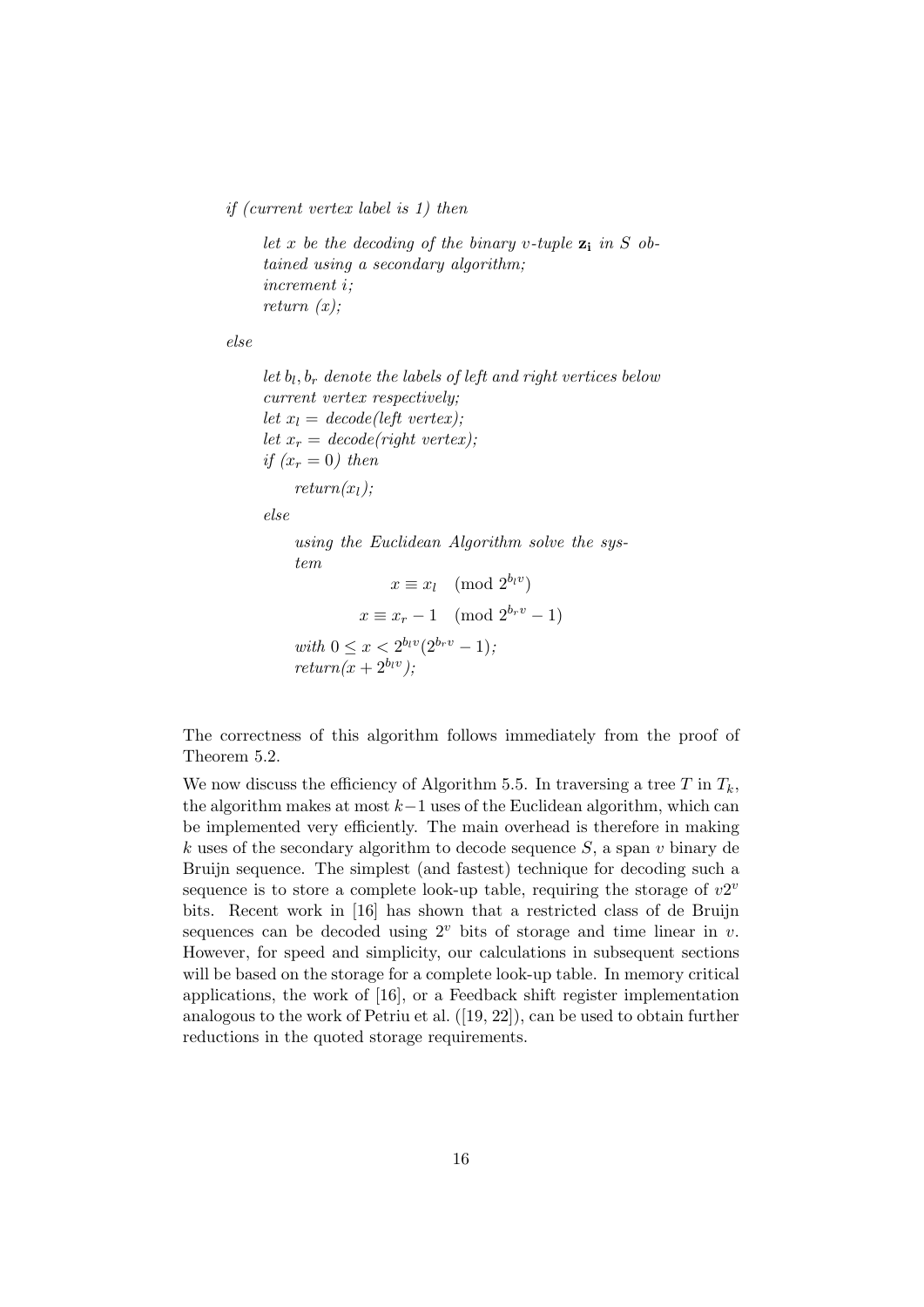### **6 A combined decoding technique and its efficiency**

In this section we combine Algorithm 4.1 and the results and algorithms of Section 5 to produce a decoding algorithm for Perfect Maps which is time efficient and has markedly better storage requirements than the brute force decoding method.

We start by considering efficient implementations for each of the functions  $F_1$ ,  $F_2$ ,  $G$ ,  $H_1$  and  $H_2$  of Algorithm 4.1. In order to use the results of Section 5, we restrict the de Bruijn and pseudorandom sequences used in Construction 3.2 to be of the type produced in Section 5. We therefore consider a smaller class of Perfect Maps than that of Construction 3.2.

- $F_1$  This function requires a look-up table having  $2^u$  entries, each of which contains a  $(u - k)$ -bit number; hence the function requires  $2^u(u - k)$ bits of space.
- $F_2$  Similarly this function requires  $2^u k$  bits of space.
- *G* This function is a decoder for a 2*u−<sup>k</sup>* -ary span *v* de Bruijn sequence. Using the techniques of section 5, an efficient decoder *G* can be obtained using around  $v2^v$  bits of storage (there is some extra storage associated with the tree used to define the  $2^{u-k}$ -ary sequence).
- *H*<sub>1</sub> As for *G*, this function can be implemented using about  $(v-1)2^{v-1}$ bits of storage.
- $H_2$  Recall that  $H_2(j)$  is defined as

$$
H_2(j) = \begin{cases} 0 & \text{if } j = 0\\ \sum_{i=0}^{j-1} \alpha_i \text{ mod } 2^k & \text{if } 1 \le j \le 2^{k(v-1)} - 2 \end{cases}
$$

where  $(\alpha_i)$  is a 2<sup>k</sup>-ary span  $v-1$  pseudorandom sequence beginning with  $v - 2$  zeros. Suppose that  $(\alpha_i)$  is derived from a span  $v - 1$  de Bruijn sequence  $(\beta_i)$  commencing with  $v-1$  zeros. Then in fact

$$
H_2(j) = \sum_{i=0}^{j} \beta_i \text{ mod } 2^k \text{ for } 0 \le j \le 2^{k(v-1)} - 2
$$

Suppose further that  $(\beta_i)$  is derived from an application of Algorithm 5.4 with tree *T* and span  $v-1$  binary de Bruijn sequence  $S = (s_i)$ . Then  $(\beta_i)$  is made up in a well defined way from the repetition of span *v*<sup>−1</sup> de Bruijn and pseudorandom sequences whose sums over a period can be calculated by arguments similar to that of Lemma 3.3. We use the structure of  $(\beta_i)$  to reduce the problem of computing  $H_2(j)$  to the problem of summing along intermediate sequences. The reduction is made clear in the following: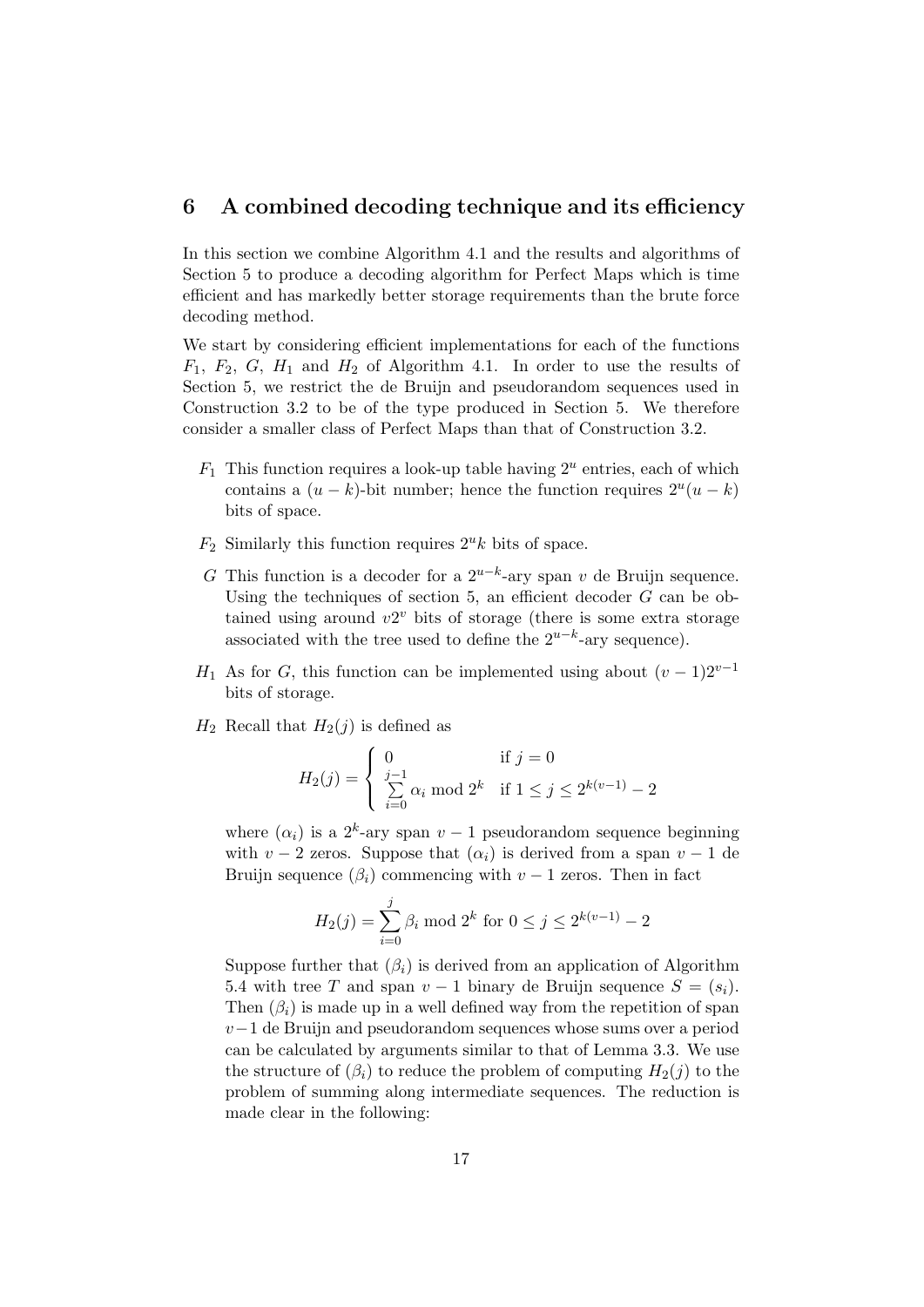**Lemma 6.1** *Suppose Construction 5.1 is used to produce a*  $2^{b_l + b_r}$ -ary *span*  $v - 1$  *de Bruijn sequence*  $(\beta_i)$  *from*  $2^{b_l}$ *-ary and*  $2^{b_r}$ *-ary sequences*  $S^l = (s_i^l)$  and  $S^r = (s_i^r)$  respectively. Let  $H_2(j)$  be as above and define  $H_2^l(j) = \sum_{i=0}^j s_i^l \bmod 2^{b_l+b_r}$  and  $H_2^r(j) = \sum_{i=0}^j s_i^r \bmod 2^{b_l+b_r}$ . Then if

$$
p_l = j \mod 2^{b_l(v-1)},
$$
  
\n
$$
q_l = j \text{ div } 2^{b_l(v-1)},
$$
  
\n
$$
p_r = (j - 2^{b_l(v-1)}) \mod 2^{b_r(v-1)} - 1, \text{ and}
$$
  
\n
$$
q_r = (j - 2^{b_l(v-1)}) \text{ div } 2^{b_r(v-1)} - 1
$$

*we have*

$$
H_2(j) = \begin{cases} H_2^l(j) & \text{if } 0 \le j \le 2^{b_l(v-1)} - 1 \\ H_2^l(p_l) + q_l 2^{b_l(v-1)-1}(2^{b_l} - 1) \\ + 2^{b_l}(H_2^r(p_r+1) + q_r 2^{b_r(v-1)-1}(2^{b_r} - 1)) \bmod 2^{b_l + b_r} & \text{otherwise} \end{cases}
$$

**Proof** The least significant  $b_l$  bits of the binary representation of  $H_2(j)$  are the *b*<sup>*l*</sup> least significant bits of the sum of *q*<sup>*l*</sup> repetitions of *S*<sup>*l*</sup> and the first  $p_l$  terms of  $S^l$ . Using the same argument as in Lemma 3.3, the sum of the terms of  $S^l$  is  $2^{b_l(v-1)-1}(2^{b_l}-1)$ . When  $j \geq 2^{b_l(v-1)}$ , the most significant  $b_r$  bits of  $H_2(j)$  arise from the most significant *b<sup>r</sup>* bits of the previous sum added to the sum of *q<sup>r</sup>* copies of *S <sup>r</sup>* and the terms  $s_1^r, s_2^r, \ldots, s_{p_r+1}^r$  of *S*<sup>*r*</sup>. When  $0 \le j \le 2^{b_l(v-1)} - 1$ , the most significant  $b_r$  bits of  $H_2(j)$  arise solely from the most significant  $b_r$  bits of the previous sum.  $\Box$ 

Since  $\beta_i$  is produced using Algorithm 5.4, we know that the sums along intermediate sequences may also be obtained by combining sums along lower intermediate sequences using Lemma 6.1. We can therefore reduce the calculation of  $H_2(j)$  until we are faced with the problem of repeated summing along the binary sequence *S*. This is achieved by defining a table *U* by

$$
U(j) = \sum_{i=0}^{j} s_i \bmod 2^k \text{ for } 0 \le j \le 2^{v-1} - 1
$$

requiring storage of  $k2^{v-1}$  bits. We give a recursive algorithm whose inputs are the tree  $T$ , table  $U$  and index  $j$  and which returns the value of  $H_2(j)$ . The correctness of the algorithm follows from Lemma 6.1.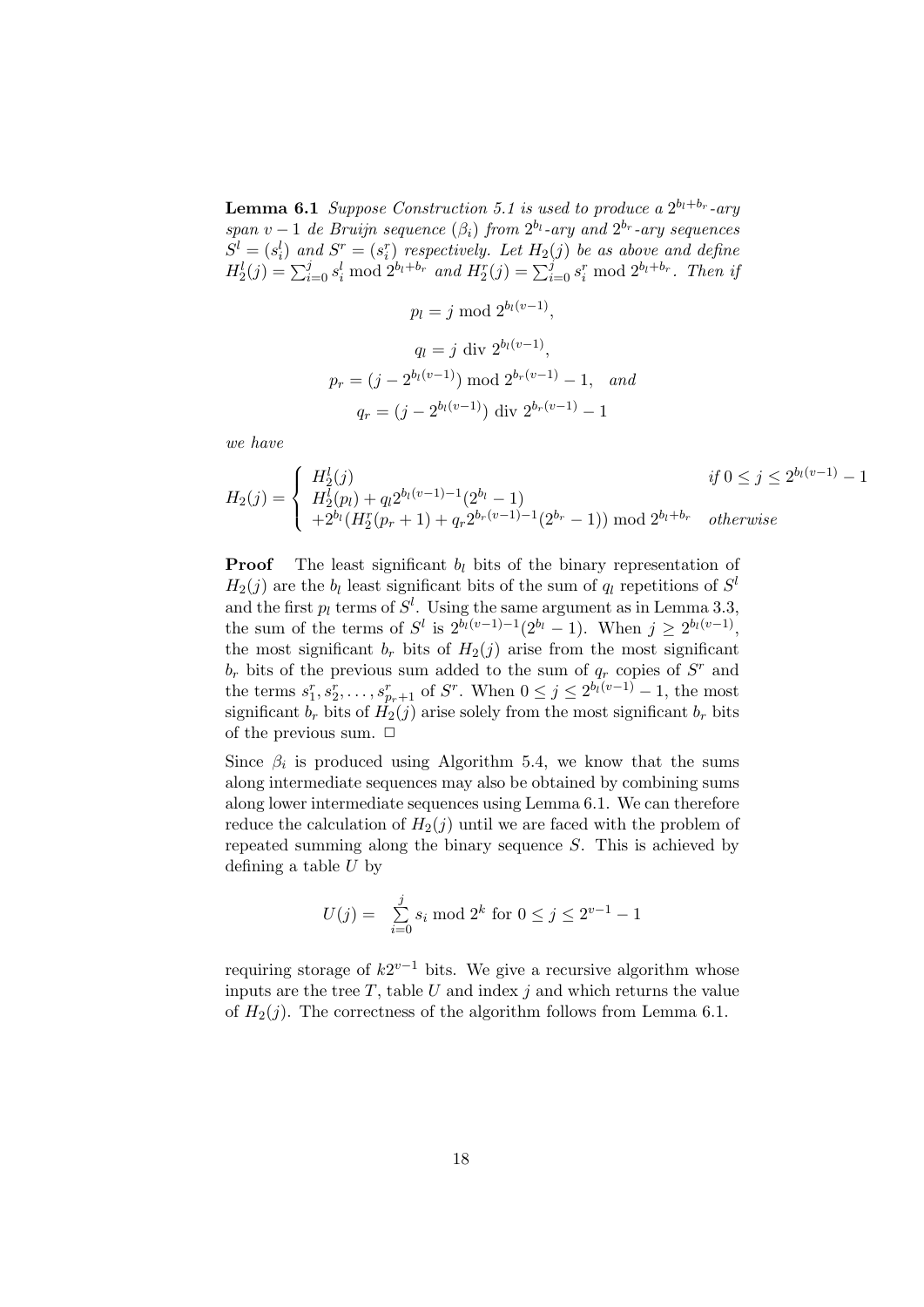**Algorithm 6.2** *(calculation of*  $H_2(j)$ )

 $H_2(j) = sum(j, vertex with label k);$ *procedure sum(i, current vertex)*

*if (current vertex has label 1) then*

*return*  $(U(i))$ ;

*else*

*let b<sup>l</sup> , b<sup>r</sup> denote the labels of left and right vertices below current vertex respectively; if*  $(0 \le i \le 2^{b_l(v-1)} - 1)$  *then return (sum(i, left vertex)); else let*  $p_l = i \mod 2^{b_l(v-1)}$ ; *let*  $q_l = i \ div 2^{b_r(v-1)}$ ;  $let p_r = (i - 2^{b_l(v-1)}) \mod 2^{b_r(v-1)} - 1;$ *let*  $q_r = (i - 2^{b_l(v-1)})$  *div*  $2^{b_r(v-1)} - 1$ ; *let*  $H_2^l = \text{sum}(p_l, \text{ left vertex});$ *let*  $H_2^r = \text{sum}(p_r + 1, \text{ right vertex})$ ; *return*  $(H_2^l + q_l 2^{b_l(v-1)-1}(2^{b_l} - 1))$  $+2^{b_l}(H_2^r + q_r 2^{b_r(v-1)-1}(2^{b_r}-1)) \mod 2^k$ 

Combining the storage for the above implementations whilst ignoring any storage associated with trees  $T$ , we deduce that the total space,  $S_A$  required for Algorithm 4.1 is given in bits by

$$
S_A = 2^{u}(u-k) + 2^{u}k + v2^{v} + (v-1)2^{v-1} + k2^{v-1}
$$

which simplifies to

$$
S_A = u2^u + (k + 3v - 1)2^{v-1}
$$
 (1)

We note that each use of Algorithm 4.1 requires  $v$  uses of  $F_1$  and  $F_2$  (simple look-ups) and one use each of  $G$ ,  $H_1$  and  $H_2$  (requiring only simple modular arithmetic and multiple look-ups during a tree traversal). Hence the time complexity of our decoder will be very small, and we need only consider its storage requirements.

The calculations for the 'brute force' or direct look-up table approach are somewhat simpler. In this case, if we suppose the look-up table is to be used to decode a  $(2^k, 2^{uv-k}; u, v)$ -PM, the look-up table will contain as entries all the possible  $u \times v$  sub-arrays, and each entry will contain the required positional information. Hence the table will contain 2*uv* entries, each of *uv* bits. Thus the total space,  $S_B$  required for the brute force decoding algorithm is given by

$$
S_B = uv2^{uv}.\t\t(2)
$$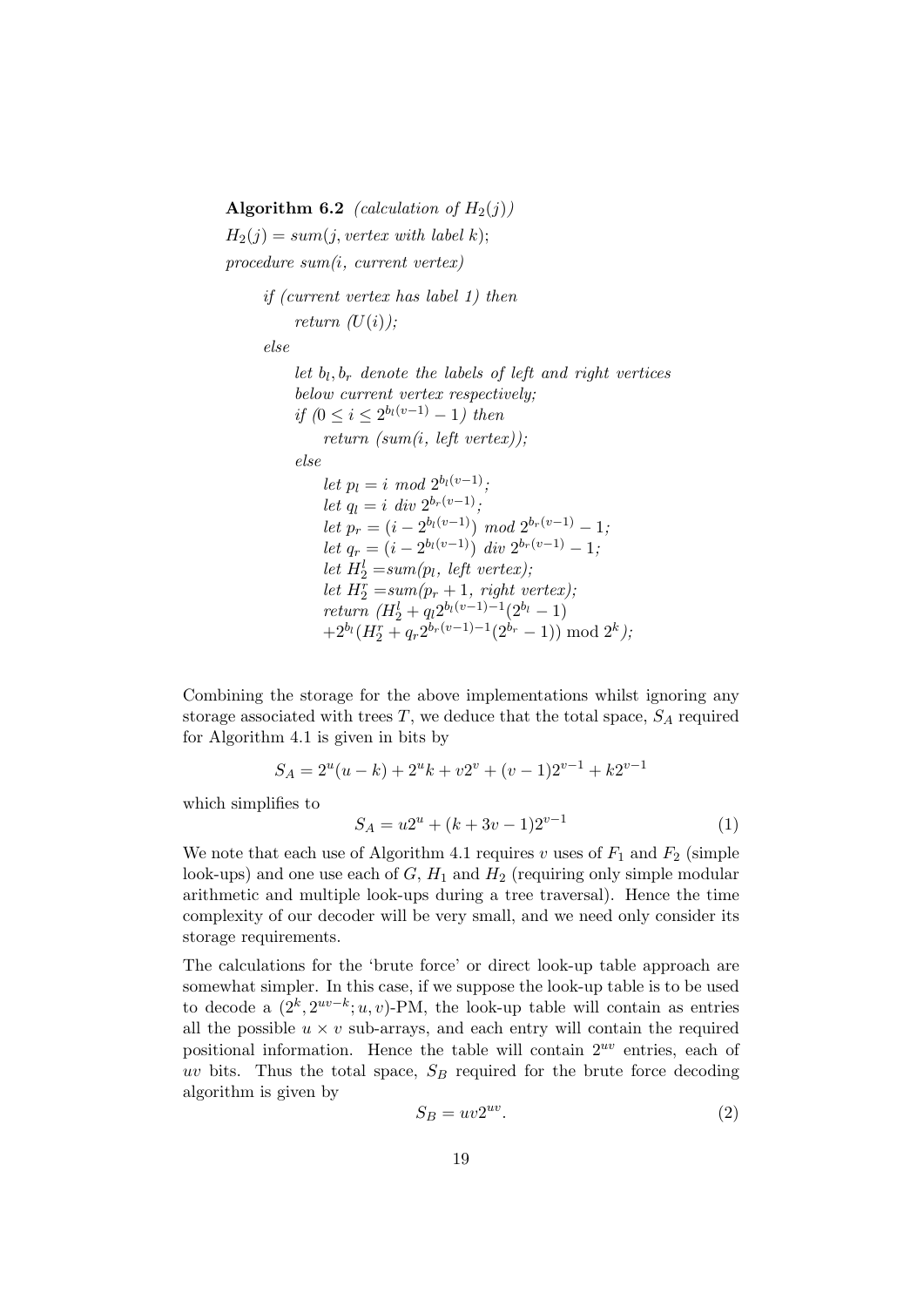Hence, by comparing Equations 1 and 2, and noting that  $k \leq u$ , it is clear that Algorithm 4.1 coupled with the above implementations of functions  $F_1$ ,  $F_2, G, H_1$  and  $H_2$  will be better than the brute force approach when *u* and *v* are not too small.

As an example consider the values of  $S_A$  and  $S_B$  for the case  $u = 5$ ,  $v = 5$ and  $k = 4$ , i.e. for a  $(16, 2^{21}; 5, 5)$ -PM. Then we have

$$
S_A = u2^u + (k + 3v - 1)2^{v-1}
$$
  
= 5 × 2<sup>5</sup> + 18 × 2<sup>4</sup>  
= 160 + 288 = 448

Clearly at this level, the storage associated with trees in our algorithms should be taken into account. In any case

$$
S_B = uv2^{uv}
$$
  
= 5 × 5 × 2<sup>5×5</sup>  
= 25 × 33554432 = 838,860,800

and hence, in this case, Algorithm 4.1 gives a huge saving in space (from 105 Mbytes to 56 bytes).

# **7 Areas for further study**

The method of construction and the associated decoding algorithm described in this paper raise a number of further questions. We consider some of them briefly.

- First and foremost amongst these is whether efficient decoding algorithms for Perfect Maps of parameters different from those described here can be devised. It would certainly be of practical significance to produce decoding algorithms for 'square' Perfect Maps of the parameters which have been constructed by Fan et al., [7], and for the Perfect Maps constructed in [15].
- It appears likely that the construction and decoding algorithm presented in this paper can be generalised in a number of different ways, in particular to cover the *c*-ary and multi-dimensional cases. In this latter respect note that three-dimensional Perfect Maps have previously been constructed by Iványi, [10].
- *•* Another possible generalisation of the above construction might be to generate 'Sub-Perfect Maps', i.e. arrays where each *u* by *v* sub-array occurs at most once (as mentioned in the introduction). One possible approach of this type would involve replacing the Perfect Factor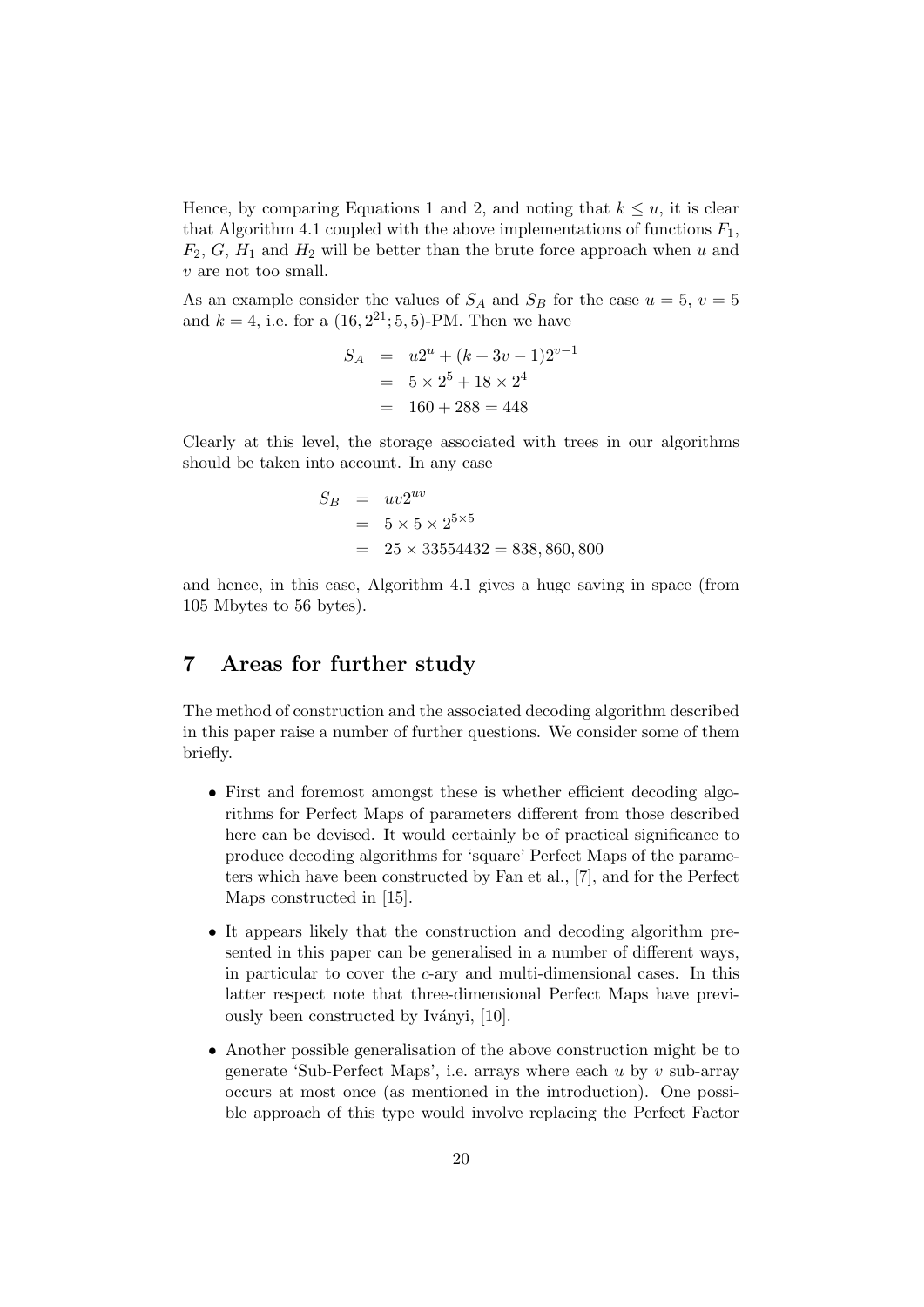$(C_i)$  used in Construction 3.2 with a 'Sub-Perfect' Factor, i.e. a set of sequences of equal length in which every *v*-tuple occurs at most once. It is certainly true that Etzion's construction, [6], does admit generalisations and modifications of this type.

### **Acknowledgements**

The second author would like to acknowledge the support of Hewlett-Packard Ltd. under the SERC CASE studentship scheme.

### **References**

- [1] B. Arazi. Position recovery using binary sequences. *Electronics Letters*, **20**:61–62, 1984.
- [2] J.A. Bondy and U.S.R. Murty. *Graph theory with applications*. Elsevier, 1976.
- [3] J. Burns and C.J. Mitchell. Coding schemes for two-dimensional position sensing. In M. Ganley, editor, *Cryptography and Coding III*. Oxford University Press (to appear).
- [4] N.G. de Bruijn. A combinatorial problem. *Proceedings Nederlandse Akademie van Wetenschappen*, **49**:758–764, 1946.
- [5] J. Dénes and A.D. Keedwell. A new construction of two-dimensional arrays with the window property. *IEEE Transactions on Information Theory*, **36**:873–876, 1990.
- [6] T. Etzion. Constructions for perfect maps and pseudo-random arrays. *IEEE Transactions on Information Theory*, **34**:1308–1316, 1988.
- [7] C.T. Fan, S.M. Fan, S.L. Ma, and M.K. Siu. On de Bruijn arrays. *Ars Combinatoria*, **19A**:205–213, 1985.
- [8] H. Fredricksen. A survey of full length nonlinear shift register cycle algorithms. *SIAM Review*, **24**:195–221, 1982.
- [9] I.J. Good. Normally recurring decimals. *Journal of the London Mathematical Society*, **21**:167–169, 1946.
- [10] A.M. Iványi. Construction of three-dimensional perfect matrices. *Ars Combinatoria*, **29C**:33–40, 1990.